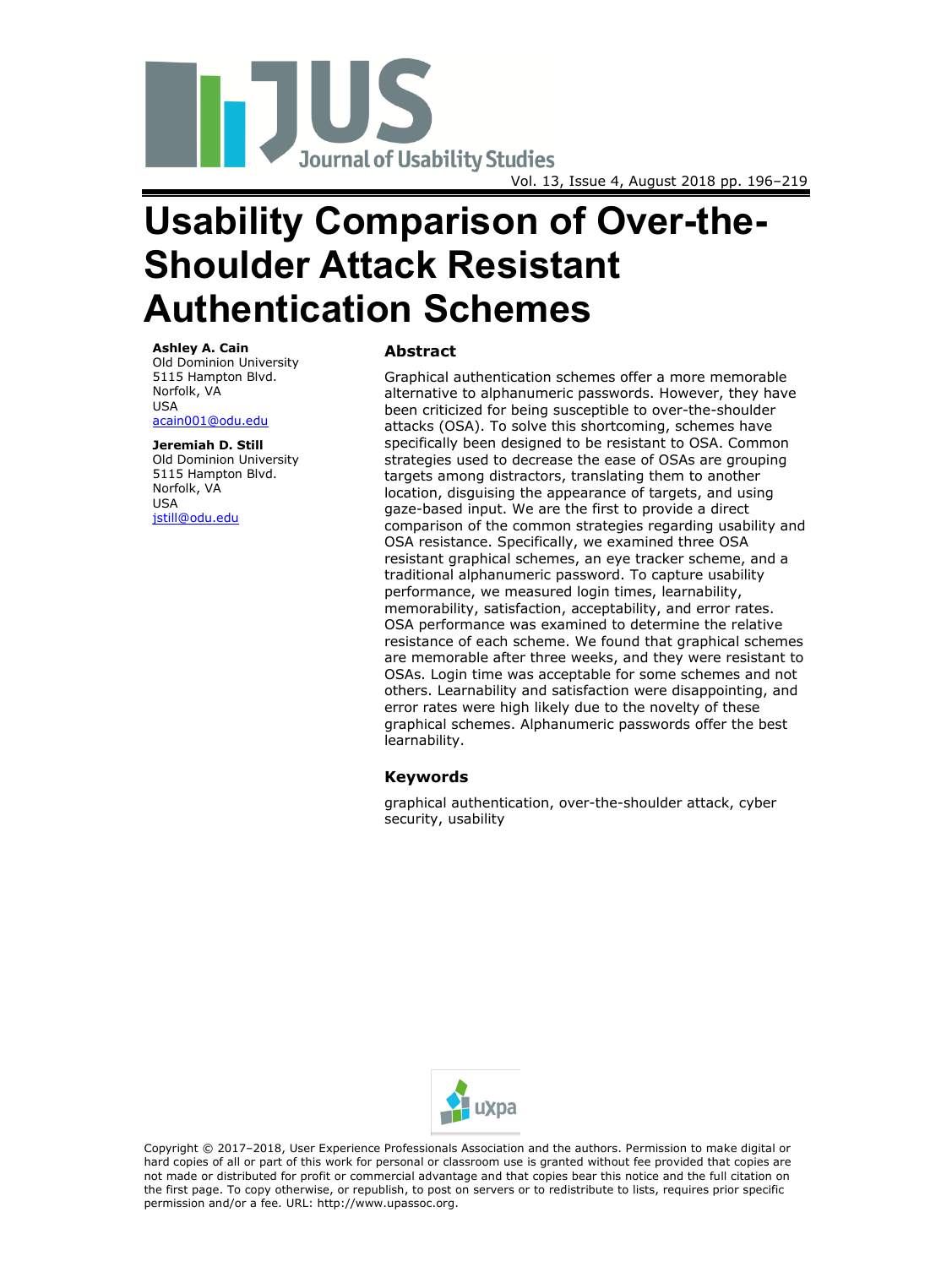# **Introduction**

The frequency and cost of cybersecurity attacks, such as worm attacks, is increasing (Walters, 2014). The average cost of a breach in data has more than doubled since 2010 (Walters, 2014), with the cost reaching an average of \$4 million per breach in 2016 (per a survey of 383 companies across 12 countries; IBM, 2016). For most attacks, a vulnerability in authentication must be exploited (Zviran & Haga, 1999). Authentication protects valuable or confidential information (e.g., company files, banking information, and health records) by requiring the user to confirm their identity. A user is granted access to a network or system if they can confirm something they know (e.g., a password), something they have (e.g., a token), or something they are (e.g., a fingerprint; Cazier & Medlin, 2006).

Alphanumeric passwords, a knowledge-based scheme, are the most commonly used authentication scheme (Grawemeyer & Johnson, 2011; Zviran & Haga, 1999). Alphanumeric passwords have widespread use because they are effective, efficient, subjectively satisfactory, and learnable. These passwords offer security against attacks, such as guessing attacks or worm attacks, when they have a large dimensional space (Zviran & Haga, 1999). They should be long and complex (Barton & Barton, 1984; Choong & Greene, 2016). They should not contain common words, and they should contain numbers and symbols (Barton & Barton, 1984; Choong & Greene, 2016). To be secure, alphanumeric passwords should not be written down, they should be different for every account, and they should be changed often (Barton & Barton, 1984). Users have difficulty applying the given rules for creating strong passwords, especially as guidance varies from system to system (Choong & Greene, 2016). In a recent study, Choong and Greene (2016) asked participants to classify passwords as whether or not they comply with a given set of rules. Although "special characters," "symbols," and "non-alphanumeric characters" have the same meaning, participants interpreted rules differently depending on how the rules are explained. Even when users apply password rules, stronger security can lead to trade-offs with usability. End users deal with limitations of usability by using "workarounds" and not using the system as it was intended to be used (Grawemeyer & Johnson, 2011). Long, complex strings of characters, symbols, and numbers are hard to remember (Zviran & Haga, 1999). Memorability is further hindered by the considerable number of passwords users have and by the need to routinely change passwords (Still, Cain, & Schuster, 2017). The security of alphanumeric passcodes is often undermined by users when they write them down or share passwords with loved-ones to solve problems with memorability (Grawemeyer & Johnson, 2011; Kaye, 2011; Paans & Herschberg, 1987). When forced to use unfamiliar alphanumeric passwords to bolster security, users are 18 times more likely to write them down (Grawemeyer & Johnson, 2011). A third of users report sharing their email password with someone else (Kaye, 2011). Users also undermine security to aid memorability by reusing passwords (Grawemeyer & Johnson, 2011). Up to 50% of alphanumeric passwords are reused (Grawemeyer & Johnson, 2011), and they are typically reused for 1.7 to 3.4 websites (Wash, Rader, Berman, & Wellmer, 2016). Although usability and security compete when selecting alphanumeric passcodes, alternate approaches to authentication may be able to provide both usability and security.

Graphical authentication schemes are knowledge-based approaches that utilize pictures as passcodes rather than complex strings of characters. Graphical passcodes offer a solution to the problem of memorability that accompanies the alphanumeric scheme (Biddle, Chiasson, & Van Oorschot, 2012). The pictures used in graphical passcodes are more easily remembered than the strings of characters used in alphanumeric passwords because pictures allow for a greater depth of cognitive processing. The picture superiority effect explains that pictures are dual encoded both visually and semantically, whereas alphanumeric passcodes are only encoded semantically (Paivio, 2013). Further, pictures typically have more features than individual letters and numbers, thereby also facilitating retrieval.

Although, graphical schemes offer memorial advantages they must also meet other usability needs for widespread adoption. First, authentication systems must allow for quick access (Still et al., 2017) comparable to login times for alphanumeric passwords (e.g., approximately five seconds; Wiedenbeck, Waters, Birget, Brodskiy, & Memon, 2005). Authentication is a secondary task that serves as a gateway to the primary goal, so authentication processes need to be quick. Login times for elaborate graphical schemes may not meet the need for quick access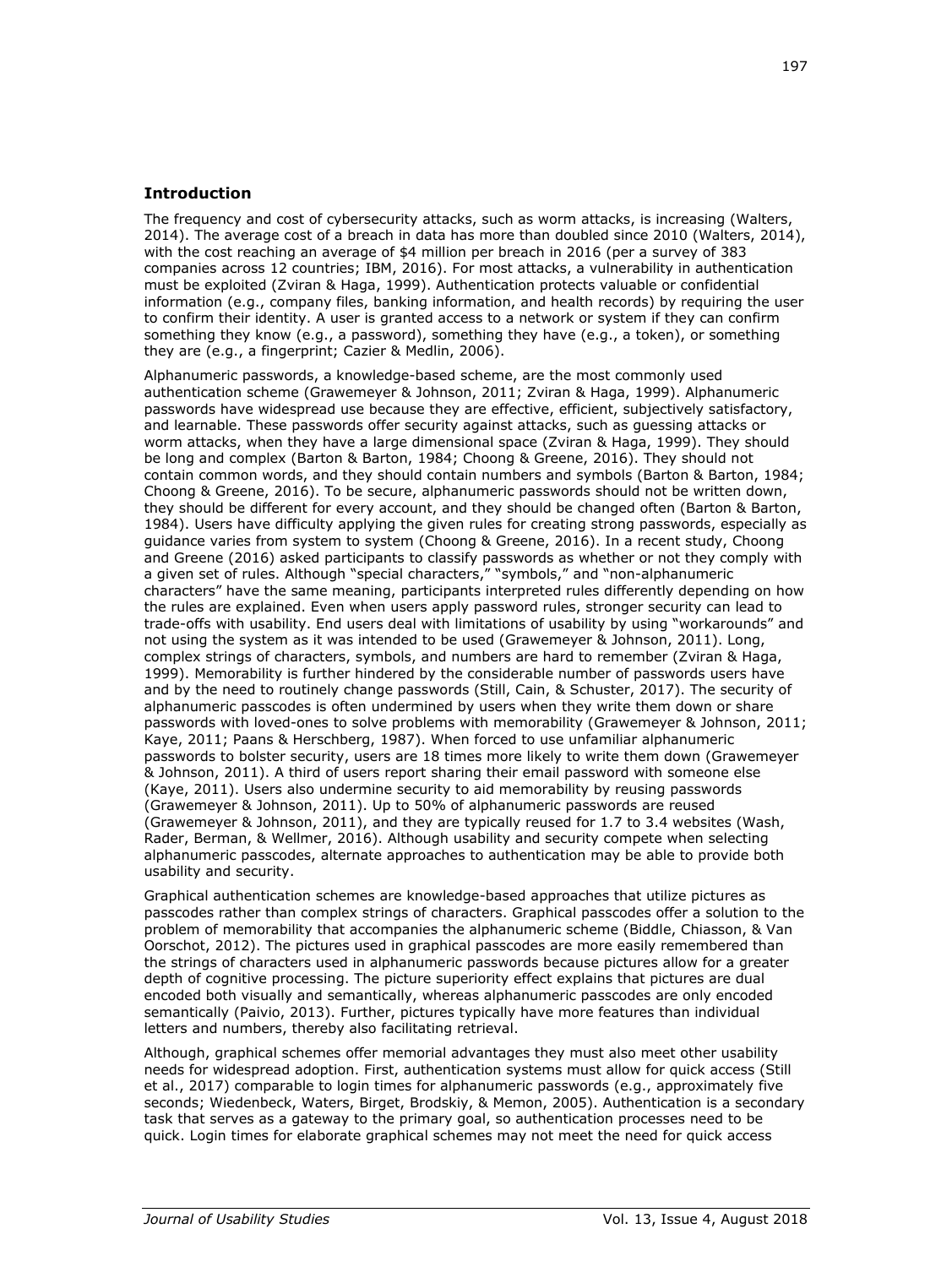(Sreelatha, Shashi, Anirudh, Ahamer, & Kumar, 2011) because it may take users longer to search for or recognize images. Second, to be usable, appropriate actions should be apparent to a wide range of users so that logins are successful with little training (Still et al., 2017). Confusion when authenticating will frustrate users when they are blocked from their primary goal. High error rates or poor learnability over time may reflect a lack of transparency for the actions needed to authenticate. The same issues could arise due to a lack of accessibility (Behl, Bhat, Ubhaykar, Godbole, & Kulkarni, 2014). Measurements of login times, error rates, and learnability can be used to index the usability of novel graphical schemes, and subjective satisfaction can reflect users' reactions to these objective dimensions.

Graphical schemes need to meet requirements of security as well as usability. One prominent susceptibility has been over-the-shoulder attacks (OSA). OSAs occur when an observer steals a passcode in a public place. Images associated with some graphical passcodes can be clearly observed on the screen. Just as users can quickly recognize and remember pictures in their passcodes, attackers may be able to casually peek at and reproduce the pictures. Vulnerability increases if an attacker has the opportunity to view a login more than once. Concern over OSA vulnerability has delayed broader deployment of these schemes. To overcome this concern, many graphical schemes have been designed to resist OSAs by allowing for non-direct selection of targets, by obscuring the appearance of the targets, or by obscuring target selection (Hayashi, Dhamija, Christin, & Perrig, 2008; Khot, Kumaraguru, & Srinathan, 2012; Wiedenbeck, Waters, Sobrado, & Birget, 2006). We have identified in the literature, four strategies that defend against OSAs: (a) grouping targets among distractors (Manjunath, Satheesh, Saranyadevi, & Nithya, 2014; Wiedenbeck et al., 2006) in which users can select a group of images rather than directly selecting targets, (b) translating targets to another location (De Luca, Hertzschuch, & Hussmann, 2010; Khot et al., 2012) in which passcodes are also obscured when users translate targets to another location rather than directly clicking them, (c) disguising targets (Cain & Still, 2016; Hayashi et al., 2008) such as by degrading images to interfere with an attacker's recognition of the passcodes, and (d) using gaze-based input (De Luca, Denzel, & Hussmann, 2009) to enable users to select targets using an eye tracking device, which is difficult for an attacker to observe.

To advance the study and eventual use of graphical schemes, it is important to consider how the OSA-resistant schemes compare to traditional passwords (e.g., De Luca et al., 2010; Sasamoto, Christin, & Hayashi, 2008), and how they compare to each other (e.g., Bulling, Alt, & Schmidt, 2012; Cain & Still, 2016; De Luca et al., 2009; Liu, Gao, Wang, & Chang, 2011). We conducted a study that directly compared the usability and security of prototypical OSAresistant graphical schemes (grouping, translating to another location, disguising, and gazebased input) and the alphanumeric scheme.

# *Prototypical Approaches*

The following sections provide detail for the graphical authentication scheme prototypes used in our study.

#### *Grouping*

Previous schemes have provided resistance to OSAs by grouping targets among distractors to avoid direct selection of targets (Ankush, Dhanashre, & Husain, 2014; Behl et al., 2014; Chen, Ku, Yeh, Liao, 2013; Joshuva, Rani, & John, 2011; Kiran, Rao, & Rao, 2012; Sreelatha et al., 2011; Sun, Chen, Yeh, & Cheng, 2016; Manjunath et al., 2014; Rao & Yalamanchili, 2012; Tao, 2006; Vachaspati, Chakravarthy, & Avadhani, 2013; Zhao & Li, 2007). When targets are grouped with distractors and the user selects the group rather than the target, it is unclear to an attacker which images compose the passcode. The grouping strategy is often accomplished by allowing users to find three or more targets on a grid. Then rather than selecting each target, users select anywhere inside the region created by the targets (see Figure 1; Rajavat, Gala, & Redekar, 2015; Vachaspati et al., 2013; Wiedenbeck et al., 2006; Zhao & Li, 2007). Joshuva et al.'s (2011) scheme used the same strategy except that instead of targets and distractors being on a grid or a blank background, targets were points on an image. Other schemes present targets on a grid and users select a distractor that is at the intersection of the targets' locations (Behl et al., 2014; Sreelatha et al., 2011).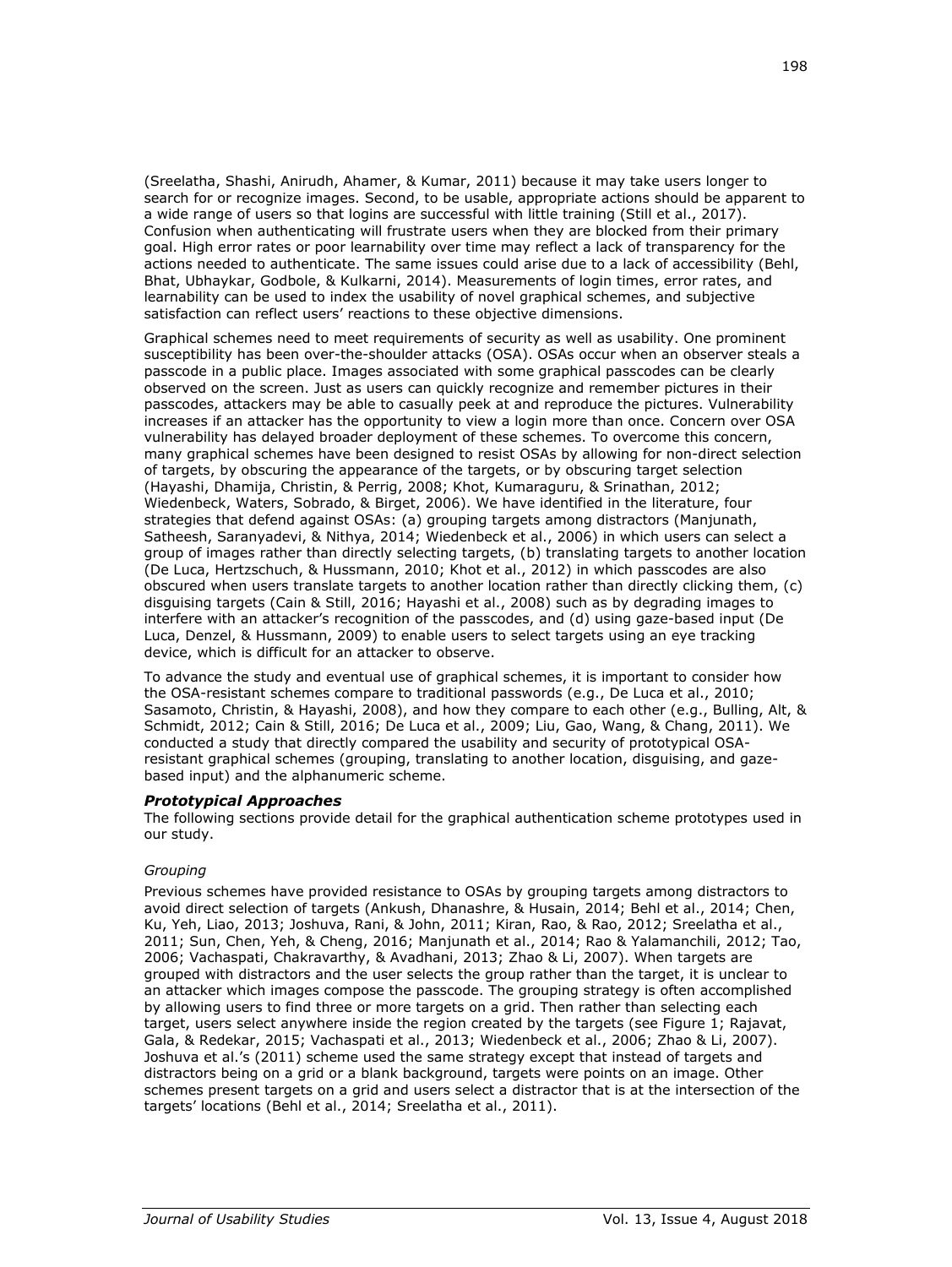|   | D | D | D |   | D |   | Ð | $\rightarrow$ | Ð |   | D |   | D | D | D | т | D |
|---|---|---|---|---|---|---|---|---------------|---|---|---|---|---|---|---|---|---|
| D | D | D | D | D | D | D | D |               |   | D | D | D | D | D | D | D | D |
| D |   | D | D | D | D | D |   | D             | D | D | D | D |   | D | D | D | D |
| D | D | D | D | D | D | D | D | D             | D | D | D | D | D | D | D | D | D |
| D | D | D | D | D | D | D | D | D             | D | D | D | D | D | D | D | D | D |
| D | D | D | D | D | D | D | D | D             | D | D | D | D | D | D | D | D | D |
| D | D | D | D | D | D | D | D | D             | D | D | D | D | D | D | D | D | D |

**Figure 1***.* The interaction of grouping schemes (from left to right): find targets, mentally identify the shape, and select a distractor inside the shape.

#### *Translating to another location*

Other schemes offer resistance by allowing users to transfer targets elsewhere rather than clicking directly on them (Bianchi, Oakley, & Kim, 2016; Brostoff, Inglesant, & Sasse, 2010; De Luca et al., 2010; Gao, Liu, Dai, Wang, & Chang, 2009; Gupta, Sahni, Sabbu, Varma, & Gangashetty, 2012; Kawagoe, Sakaguchi, Sakon, & Huang, 2012; Kim et al., 2010; Lashkari, Manaf, & Masrom, 2011; Perkovic, Cagalj, & Rakic, 2009; Zangooei, Mansoori, & Welch, 2012). Similar to the grouping schemes, these schemes avoid the direct selection of targets. Some schemes number images on a grid and the numbers are selected elsewhere (Rokade, Hasan, & Mahajan, 2014; Van Oorschot & Wan, 2009). The same strategy was used by Liu, Qiu, Ma, Gao, and Ren (2011) and Sun et al. (2016) except that targets were points on a background image that was divided into numbered cells. Brostoff et al. (2010) and Zangooei et al. (2012) used the same strategy except that the numbers appeared after the grid of images. Other schemes allow users to select their targets using arrows or pressure bars on the side (Kim et al. 2010; Perkovic et al. 2009). Khot and colleagues (2012) allowed users to select the locations of their targets on a blank grid after performing a transformation (see Figure 2).

| D |   | D | D | D | D | T | D | D | D |   | n | D | D |  |  |  |
|---|---|---|---|---|---|---|---|---|---|---|---|---|---|--|--|--|
| D |   |   | D | D | D | D |   | D | D | D |   |   | D |  |  |  |
| D | D | D | D |   | D | D | D |   | D | D | D | D |   |  |  |  |
| D | D | D | D | D |   |   |   | w | D | D | D | D | D |  |  |  |
|   | D | D | D | D |   | D | D | D |   |   | n |   | ב |  |  |  |

**Figure 2***.* The interaction of a scheme that translates to another location (from left to right): find targets, mentally delete the row and column that do not contain targets, and click resulting locations of targets on the blank grid.

# *Disguising*

Graphical schemes have been made resistant by disguising targets to interfere with attackers' recognition processes (Cain & Still, 2016; Gao, Guo, Chen, Wang, & Liu, 2008; Ghori & Abbasi, 2013; Hui, Bashier, Hoe, Kwee, & Sayeed, 2014; Jenkins, McLachlan, & Renaud, 2014; Lin, Dunphy, Olivier, & Yan, 2007; Liu, Gau et al., 2011; Meng & Li, 2013; Nicholson, 2009; Sasamoto et al., 2008; Yakovlev & Arkhipov, 2015; Zakaria, Griffiths, Brostoff, & Yan, 2011). Chakrabarti, Landon, and Singhal (2007) allowed for rotation of a free hand doodle, and Liu,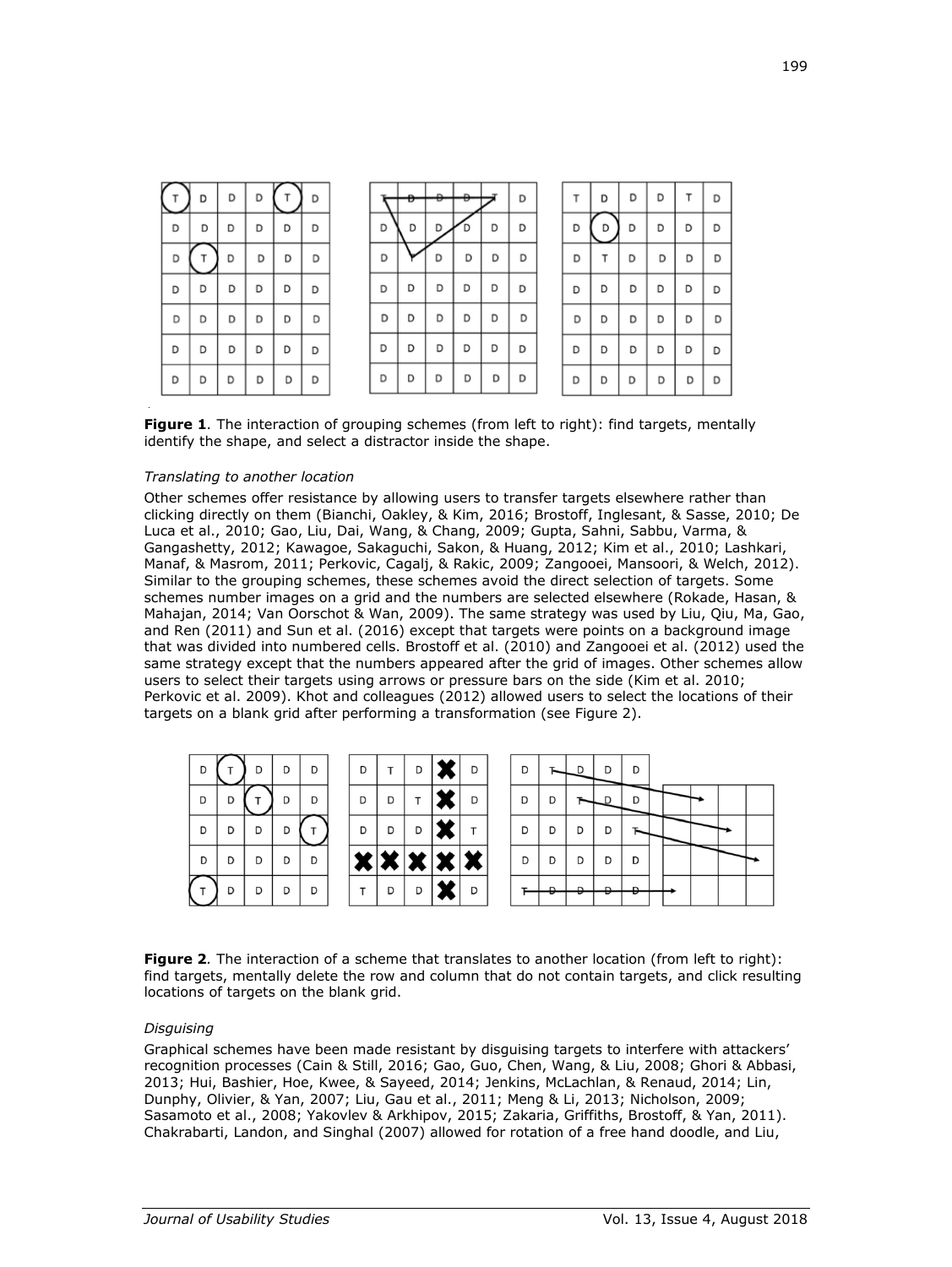Gao, and colleagues (2011) allowed users to draw smaller free hand doodles. Zakaria et al (2011) disguised free hand doodles using line snaking, disappearing strokes, and decoy strokes. Sasamoto and colleagues (2008) and Hayashi and colleagues (2008) degraded images by removing detail and retaining general colors and shapes. Then the images were directly selected (see Figure 3). Cain and Still (2016) degraded line drawings by removing lines associated with intersections and curvatures.

| D | D | D | D |   | D | D | D |  |
|---|---|---|---|---|---|---|---|--|
| D | D | D | D | D |   | D |   |  |
|   | D | D | D | D |   |   | D |  |

**Figure 3***.* The interaction of a scheme that disguises targets (from left to right): find and select the first target, find and select the second target, and then find and select the third target.

#### *Gaze-based input*

OSAs can be protected against by having users authenticate using their eyes (Arianezhad, Stebila, & Mozaffari, 2013; Bulling et al., 2012; Dunphy, Fitch, & Olivier, 2008; Forget, Chiasson, & Biddle, 2010; Hoanca & Mock, 2006; Kumar, Garfinkel, Boneh, & Winograd, 2007). The spatial location of fixations on a display are harder to determine than a mouse cursor or touch locations. Schemes have allowed users to select faces on a grid (Dunphy et al., 2008), points on background images (Bulling et al., 2012), and patterns of dots using their eyes (De Luca et al., 2009; see Figure 4).



**Figure 4***.* The interaction of a scheme that uses gaze-based input: fixate on the first, second, third, and fourth target. The arrows represent the scanpath target shape.

# *Needs Addressed by the Current Studies*

Previous literature has offered many schemes for graphical authentication that are designed to be OSA resistant. Many schemes have been experimentally tested to determine their usability and security (Hayashi et al., 2008; Khot et al., 2012; Wiedenbeck et al., 2006). Schemes have also been compared with traditional PIN authentication (Bulling et al., 2012; De Luca et al., 2009). As different methods were used by different experimenters to assess each scheme, comparisons among schemes are difficult. For example, different amounts of training are given before experimental trials, and there are different lengths of delays before measuring memorability. OSA measures may allow for one or multiple viewings of the passcode, they may allow for one or multiple attempts to identify a passcode, and they may be motivated by reward or not. Satisfaction was measured by a variety of methods.

Limited previous studies have directly compared graphical schemes. Schaub, Walch, Könings, and Weber (2013) compared five graphical schemes that allow for authentication on small touch screen devices using strategies of recall and cued-recall. The schemes were also compared with the PIN scheme. Use Your Illusion (UYI) was the only scheme included in Schaub and colleagues' analysis that was designed to be resistant to OSAs. They found that the graphical schemes had similar usability to the PIN scheme, and they were more resistant to OSAs on small touch screens than the PIN scheme.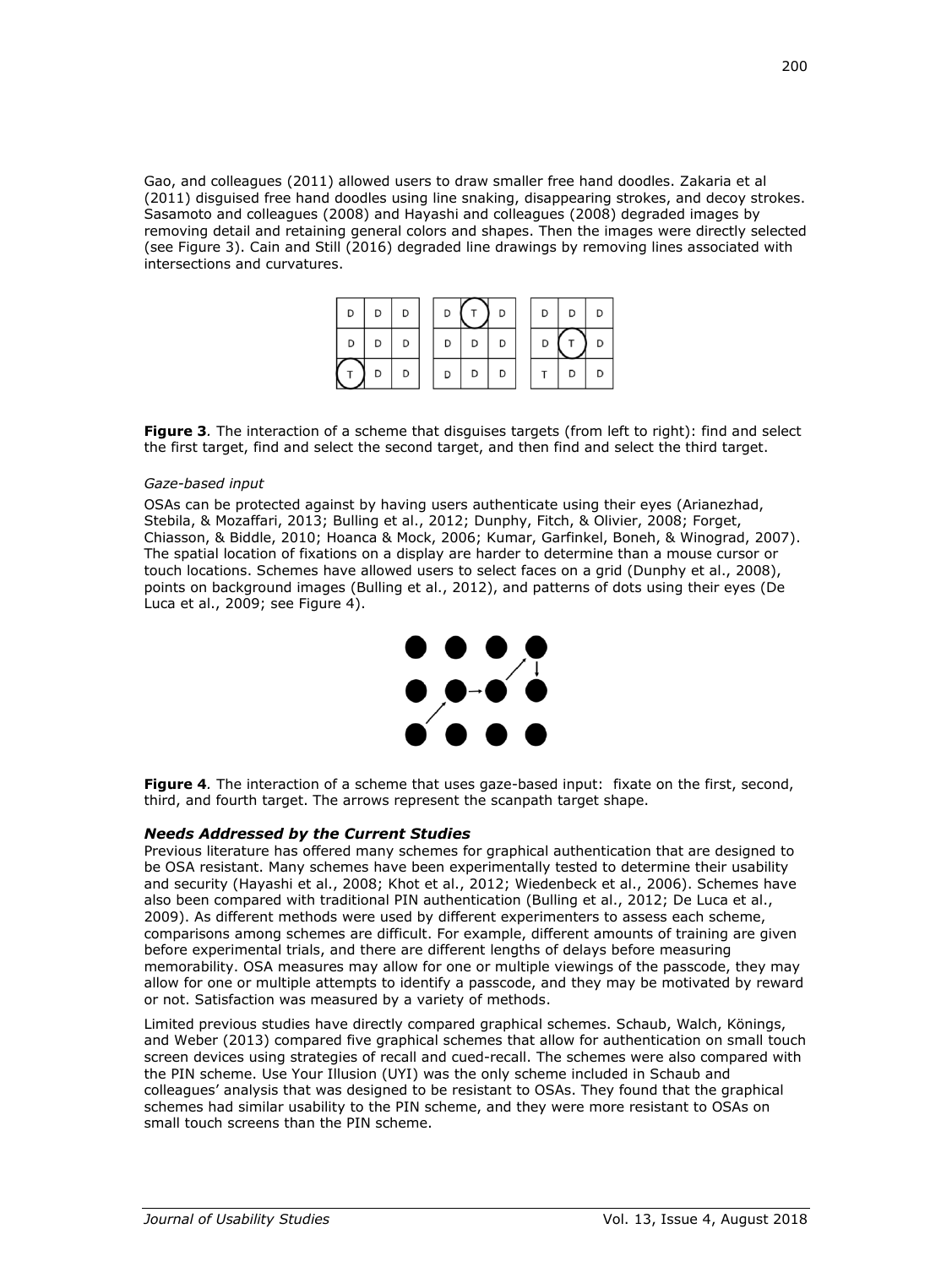Johnson and Werner (2008) compared the memorability of four graphical passcodes and an alphanumeric password after 30 minutes had passed, and then again after one week. The prototypes of graphical schemes the researchers included combined an image with a background, had grids of faces, had grids of images, and had one large image with click points. All of the graphical schemes were more memorable than the alphanumeric scheme.

Our current studies provide a direct comparison of prototypical OSA resistant passcodes and an alphanumeric passcode. Convex Hull Click (CHC; Wiedenbeck et al., 2006) represented graphical passcodes that are made resistant to OSAs by allowing users to authenticate without clicking directly on the targets. What You See is What You Enter (WYSWYE; Khot et al., 2012) represented graphical passcodes that are made resistant to OSA by translating targets to another location. UYI (Hayashi et al., 2008) represented a group of graphical passcodes that disguise targets. Eye-Pass Shapes (De Luca et al., 2009) represented passcodes that are entered using gaze to obstruct OSAs. We performed a within-subjects runoff among these schemes on a variety of measures, including error rates, login times, learnability, memorability, OSA performance, satisfaction, and acceptability. We aimed to determine whether these schemes can be correctly entered and learned, whether they can have appropriate login durations, and whether they can be memorable compared with alphanumeric passwords. And, we aimed to determine whether graphical passcodes can be resistant to OSAs. We developed two separate studies—Study 1 and Study 2—to gather data for this paper. Study 2 had a twophase design to assess the memorability of the tested schemes. The following sections provide detail about each study.

# **Study 1: Usability and Security Runoff**

The following sections describe the particulars of Study 1, including the methods used and results. Study 1 compared four OSA-resistant graphical schemes and the alphanumeric scheme on dimensions of usability and security. Usability dimensions included error rates, login times, learnability, and acceptability. OSA performance was measured for security.

# *Method*

The following sections describe the methods used for Study 1, which include discussion about the participants, stimuli and apparatus, and the procedure used in this phase of the study.

# *Participants*

Twenty undergraduate students participated (females  $= 11$ , males  $= 9$ ). They were recruited through the SONA system and compensated with class research credit. One participant reported being left hand dominant. Ages ranged from 18 to 53 (*M* = 23.05, *SD* = 8.60). Reported computer use ranged from three to 15 hours a day  $(M = 7.2, SD = 3.28)$ . All participants reported normal or corrected to normal vision.

# *Stimuli and Apparatus*

We created five prototypes of authentication schemes for this study. Four graphical schemes were based on Eye-Pass Shapes (De Luca et al., 2009), CHC (Wiedenbeck et al., 2006), UYI (Hayashi et al., 2008), and WYSWYE (Khot et al., 2012). These four schemes were compared to an alphanumeric scheme. CHC, UYI, WYSWYE, and alphanumeric prototypes were presented on a Windows desktop computer with a 24-inch monitor. The gaze-based scheme was presented on a Windows desktop computer with a 16-inch monitor.

# CHC

In the current study, the prototypes of CHC, UYI, and WYSWYE were created in Paradigm©. Paradigm recorded selection locations on the grids and login times. CHC consisted of icons on a 10 x 15 grid (see Figure 5). The icons came from an online, open source database [\(http://www.fatcow.com/free-icons\)](http://www.fatcow.com/free-icons). The grid was 4138 x 1126 pixels. Each icon was 55 x 45 pixels. The passcode consisted of three system-assigned icons. Because there were three target icons, they would always form a triangle shape on the grid (see Figure 6). Target icons were never located in a straight line. A correct login occurred when a participant selected one time anywhere inside of the triangular region created by the three icons. They were told not to click directly on target icons and not to hover the mouse cursor over their target icons. Verbal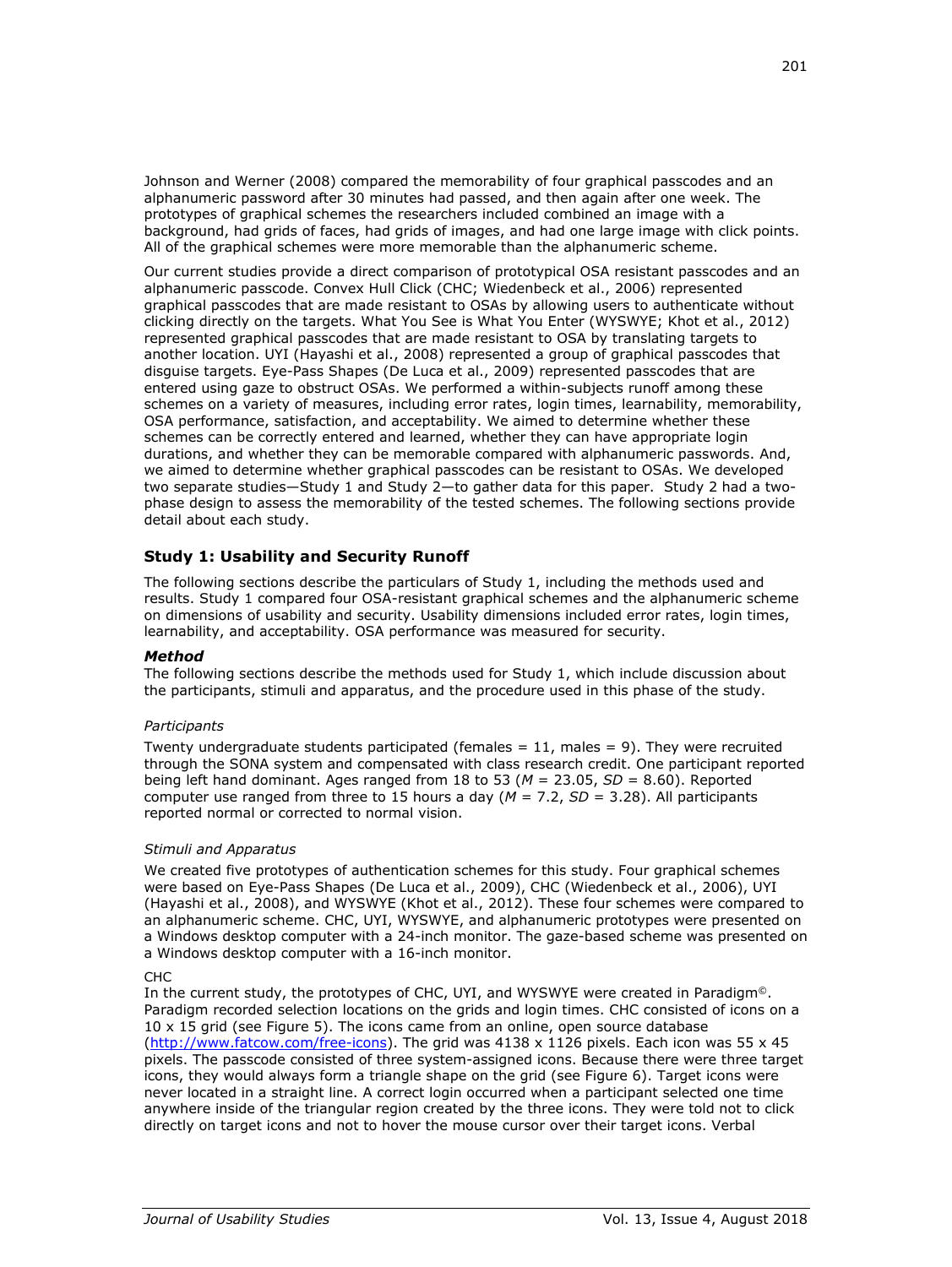feedback of correct or incorrect selections was provided by the researcher after each authentication attempt. After each attempt, the icons were repositioned.



**Figure 5***.* Prototype of CHC.



**Figure 6***.* Three target icons form a region.

# WYSWYE

The interface for WYSWYE showed a  $5 \times 5$  grid of images on the right side of the screen. The grid of images was 715 x 549 pixels. Each image was  $139 \times 103$  pixels. A blank 4 x 4 grid was on the left side (see Figure 7). The blank grid was 578 x 459 pixels. The blank cells were 139 x 103 pixels. A passcode consisted of four system-assigned images. Participants logged in by mentally deleting a row and column that does not contain a target on the  $5 \times 5$  grid. They would mentally shift the remaining cells together and click the resulting locations of their four targets on the blank grid. Verbal feedback of correct or incorrect selections was provided by the researcher after each authentication attempt. The images were repositioned for every attempt.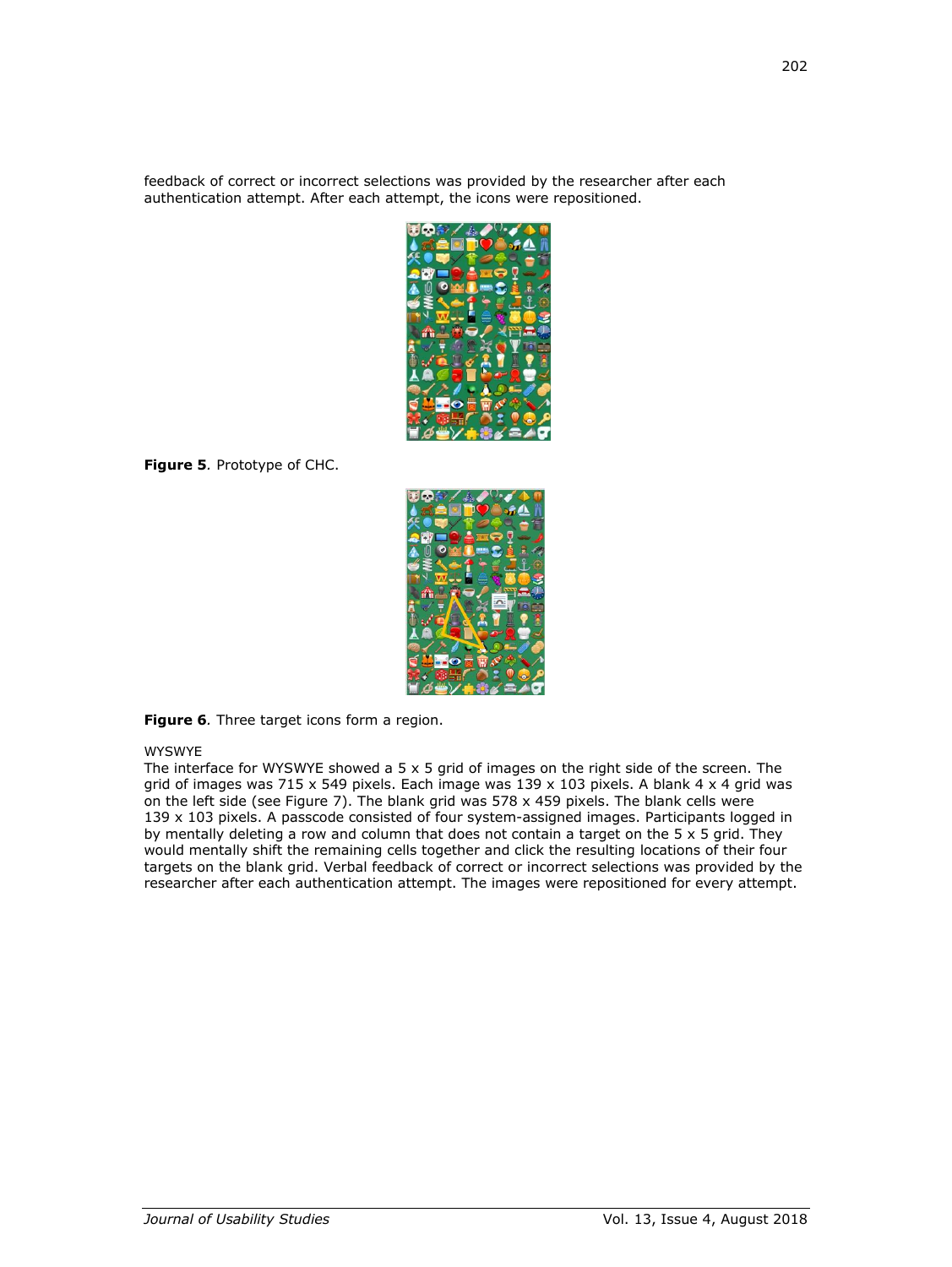

**Figure 7***.* Prototype of WYSWYE.

#### UYI

UYI was presented as images in a  $3 \times 3$  grid that were degraded by removing detail but retaining general colors and shapes (see Figure 8). The grid was 774 x 571 pixels. Each image was 213 x 175 pixels. A passcode consisted of three system-assigned images. A correct login occurred when a participant selected the degraded versions of each of their three targets on three subsequent grids. Verbal feedback of correct or incorrect selections was provided by the researcher after each authentication attempt. After each attempt, the images were repositioned.



# **Figure 8***.* Prototype of UYI.

#### GAZE-BASED SCHEME

The gaze-based prototype based on Eye-Pass Shapes consisted of a  $3 \times 4$  dot configuration with an enter button on the upper right (see Figure 9). The grid was 513 x 379 pixels. Each dot had a radius of 50 pixels, and the selection area for each was a 120 x 120-pixel square. The interface was implemented using HTML. The Internet browser was Firefox. An Eye Tribe© eyetracker was used to control the mouse cursor. Java code made the mouse cursor invisible while over the grid of dots. Java code measured the time of every selection of the enter button and determined if it was correct. The time and feedback of correct or incorrect selections were presented below the grid of dots. Dragger© made a selection every .7 seconds at the locations of the invisible mouse cursor. Minor movements of the mouse cursor were controlled by a jitter box of 22 pixels. The passcode consisted of four dots in a sequential order. Every participant used this same system-assigned passcode. A researcher recorded the time of all attempts to login.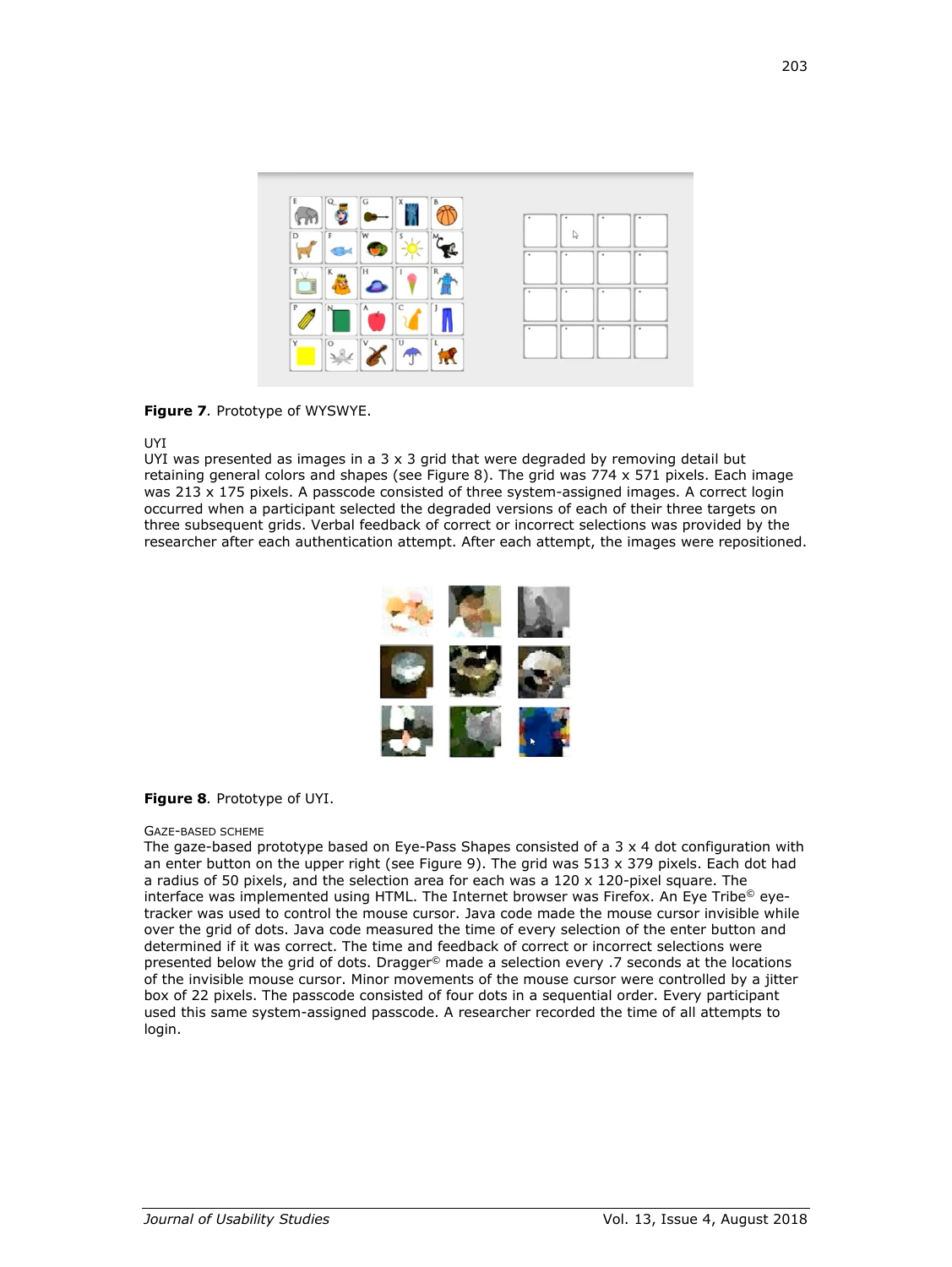# 

#### **Figure 9***.* Prototype of a gaze-based graphical scheme.

#### ALPHANUMERIC

The alphanumeric interface consisted of a box for text entry and an enter button. It was implemented with HTML and run in Firefox. Java code captured login times. It displayed them below the primary interface frame, and the researcher recorded them. The passcode was system-assigned. The passcode, "col2Wlan6" was complex, containing nine characters, no dictionary words, a capitol letter, and two numbers.

#### *Procedure*

Participants were run individually. They were seated in front of a desktop computer. The researcher explained that they would be authenticating using five different schemes, and participants signed a consent form after being allowed time to ask questions. The schemes were as follows: gaze, CHC, UYI, WYSWYE, and alphanumeric. The order of the schemes was counterbalanced using a Latin Square design across participants. For each scheme, participants were given instructions, and they had one practice trial. After instructions, the experimenter would answer questions at any time. The experimenter would tell the participants whether they had correctly authenticated on every trial to provide them with feedback. Participants completed nine experimental trials of CHC, WYSWYE, and alphanumeric. Because three challenges are necessary to log in with UYI, participants logged in three times with UYI. Participants logged in four times with the gaze-based scheme.

After each set of experimental trials, participants took on the role of a casual attacker using OSAs for each of the graphical schemes and the gaze-based scheme. They viewed a video of the researcher logging in one time. The video only showed the screen, including mouse movements as it appeared while the researcher logged in. Then they circled the passcode they thought they observed on an answer sheet. They viewed the same passcodes being entered two more times, and they made another attempt to identify the passcode on the answer sheet.

# *Results*

Dependent variables were the following: error rates, login times, learnability, OSA performance, and acceptance. Post hoc power analyses were conducted in GPower© for two-tailed repeated measures ANOVAs. For error rates, login time, learnability, and OSA performance, effect sizes were entered (.8 for large, .5 for medium, and .2 for small; Cohen, 1992), alpha (.05), and sample size (18). The likelihood of detecting a large and a medium effect for these measures exceeded 99%. The likelihood of detecting a small effect size was 57% for error rates and login times, and 51% for learnability and OSA performance. There was adequate power for a large or medium effect. Bonferroni corrections were used for all post hoc comparisons.

# *Error rates*

Error rates were calculated as the number of incorrect trials of the total experimental trials for each scheme. A repeated measures ANOVA (authentication scheme: CHC, UYI, WYSWYE, gazebased, and alphanumeric) was conducted to explore error rates. Sphericity was violated, so a Greenhouse-Geisser correction was applied. Differences were found among error rates (see Figure 10),  $F(2.49, 37.29) = 9.02$ ,  $p < .001$ , partial  $\eta^2 = .376$ . Post hoc comparisons revealed that CHC ( $M = .18$ ,  $SD = .16$ ) was entered with fewer errors than the gaze-based scheme ( $M =$ .42,  $SD = .20$ ), and alphanumeric passcodes ( $M = .01$ ,  $SD = .04$ ) were entered with fewer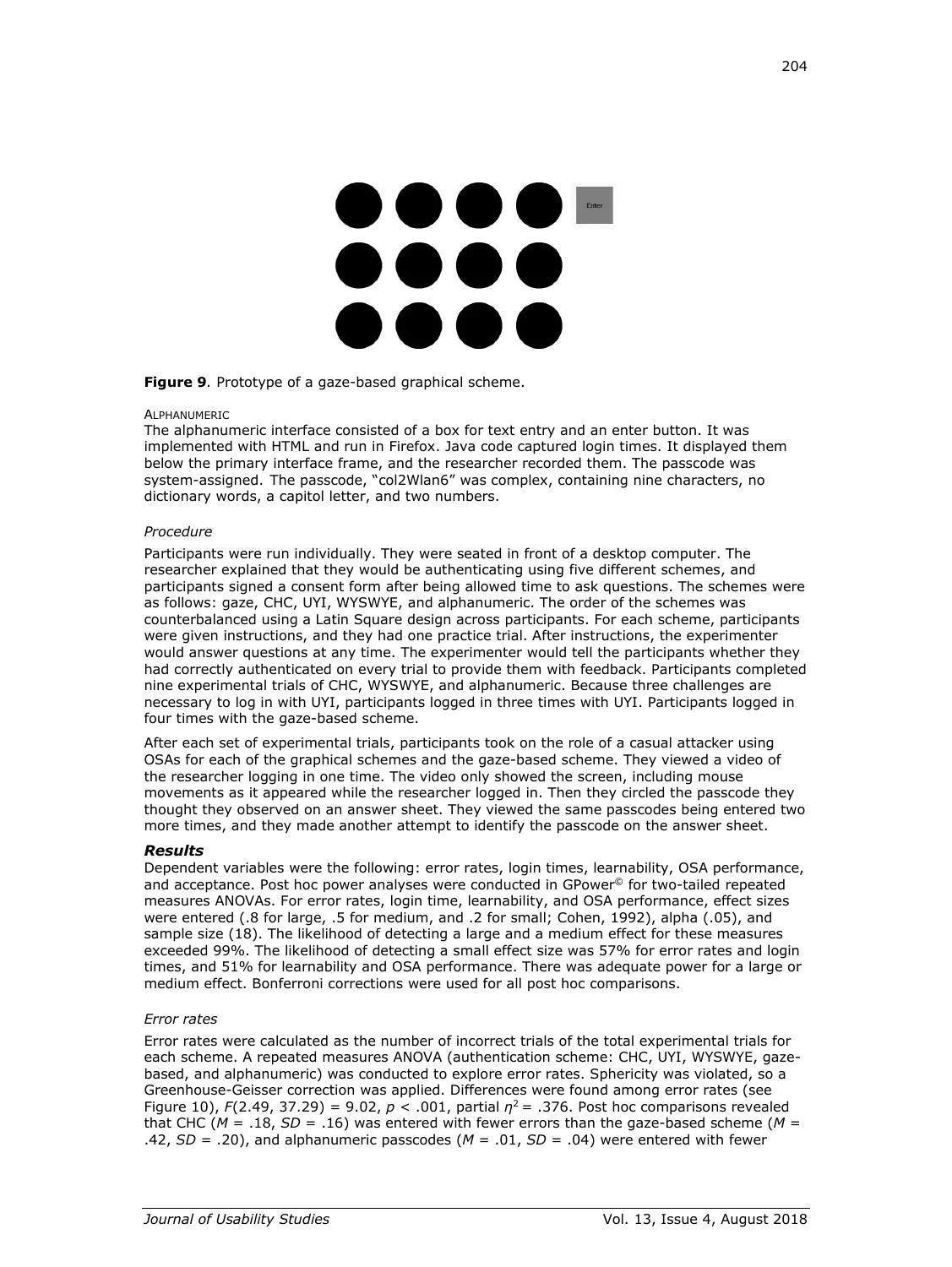errors than passcodes for UYI (*M* = .34, *SD* = .40), WYSWYE (*M* = .28, *SD* = .23), and gazebased, *p* < .05 for all comparisons. No error rate differences were found between gaze-based scheme and UYI,  $p = 1.00$ , or WYSWYE,  $p = .55$ , and no differences were found between CHC and UYI,  $p = .32$ , WYSWYE,  $p = 1.00$ , or alphanumeric passcodes,  $p = .29$ . No differences were found between UYI and WYSWYE, *p* > .99. Participants made more errors using the UYI, WYSWYE, and the gaze-based schemes compared to the alphanumeric scheme. Of the graphical schemes, CHC was the only one that did not have more errors than the alphanumeric scheme.



**Figure 10***.* Error rates. Error bars represent 95% confidence intervals.

| <b>Variable</b><br>scheme | N  | м    | <b>SD</b> |
|---------------------------|----|------|-----------|
| <b>CHC</b>                | 20 | 0.18 | 0.16      |
| Gaze-based                | 20 | 0.42 | 0.20      |
| <b>UYI</b>                | 20 | 0.34 | 0.40      |
| <b>WYSWYE</b>             | 20 | 0.28 | 0.23      |
| Alphanumeric              | 20 | 0.01 | 0.04      |

**Table 1**. Descriptive Statistics for Scheme on Error Rates

# *Login times*

Login times were calculated for correct, experimental trials. Login times were cleaned for CHC, UYI, WYSWYE, and alphanumeric schemes by removing outliers that were 2.5 standard deviations above or below an individual participant's mean for that scheme. No outliers were removed for CHC or UYI. Two outliers were removed for WYSWYE and three for alphanumeric. No outliers were removed for the gaze-based scheme. A repeated measures ANOVA (authentication scheme: CHC, UYI, WYSWYE, gaze-based, and alphanumeric) was conducted to explore login times. Sphericity was violated, and we used a Greenhouse-Geisser correction. Differences were found among login times (see Figure 11), *F*(2.21, 70.59) = 12.34, *p* < .001, partial  $\eta^2$  = .278. Post hoc comparisons revealed that UYI ( $M = 20.22$ ,  $SD = 10.73$ ) had longer login times than CHC (*M* = 10.97, *SD* = 5.74), gaze-based (*M* = 11.98, *SD* = 6.87), and alphanumeric schemes (*M* = 6.81, *SD* = 3.24), and WYSWYE (*M* = 15.84, *SD*= 11.76) had longer login times than the alphanumeric scheme, *p* < .05 for all comparisons. No differences were found between login times for the gaze-based scheme and CHC, *p* > .99, WYSWYE, *p* = .62, or alphanumeric passcodes, *p* = .13. No differences were found between login times for CHC and WYSWYE,  $p = .19$ , or the alphanumeric schemes,  $p = .44$ . No differences were found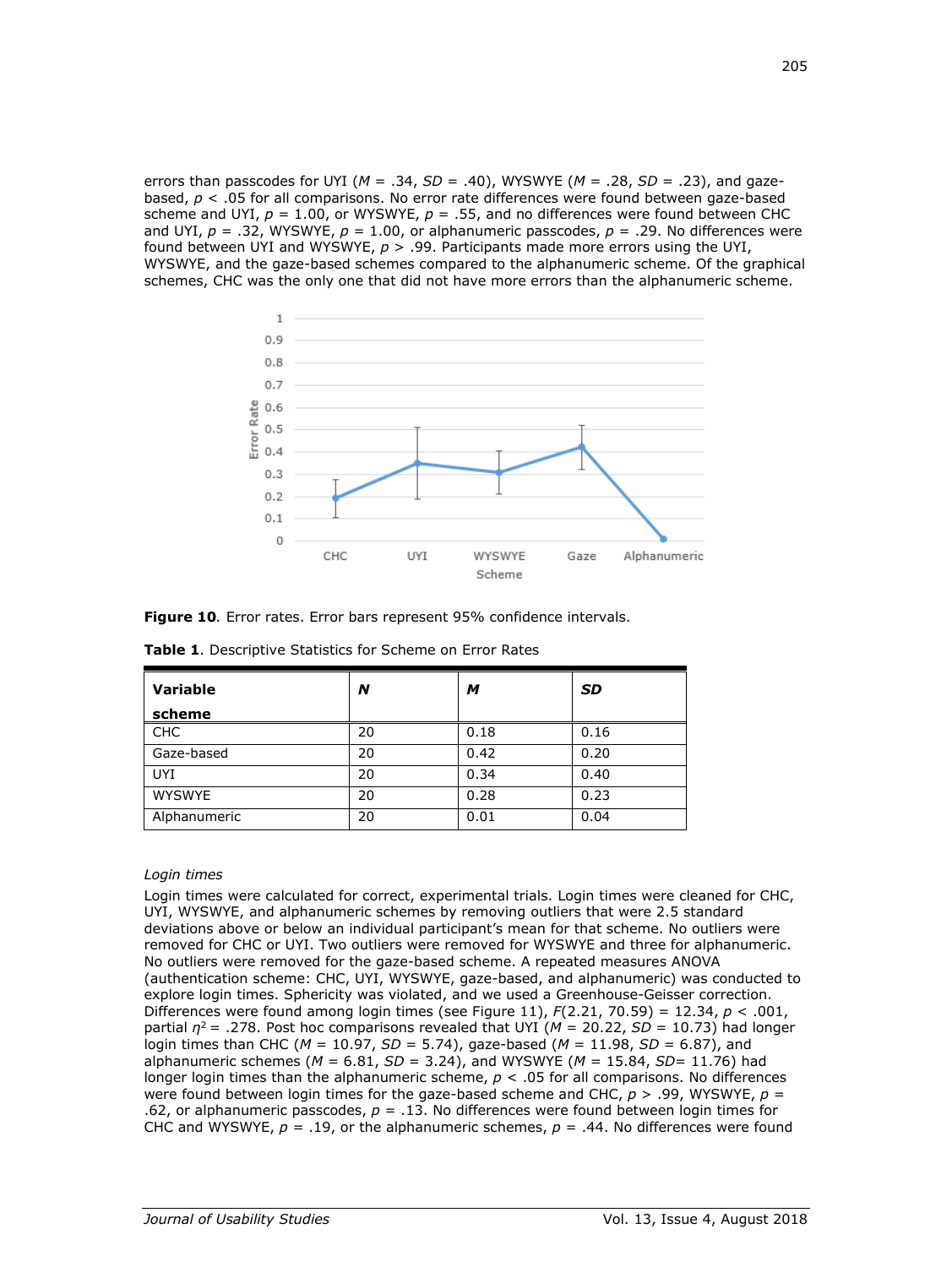

between UYI and WYSWYE, *p* = .34. Alphanumeric passcodes were entered efficiently. However, the gaze-based scheme and CHC also had acceptable login times.

**Figure 11***.* Login times. Error bars represent 95% confidence intervals.

#### *Learnability*

The correct attempts over time were measured to reflect learnability. The first three trials for each scheme including the practice trial composed the first rate for learnability, the second set of three interactions composed the second, and the third set of three interactions composed the third. The gaze-based scheme was not coded for learnability because it had fewer trails than the other schemes. In order to include UYI in learnability and allow for equivalent practice among schemes, the challenges were considered individually instead of in sets of three. A 3 (number of attempts: first set, second set, and third set) x 4 (authentication scheme: CHC, UYI, WYSWYE, and alphanumeric) repeated measures ANOVA was conducted to explore learnability. Sphericity was violated, so a Greenhouse-Geisser correction was employed. Main effects revealed differences among correct logins for the schemes and differences among correct logins over time,  $p < .001$ . The main effects were qualified by a two-way interaction between learnability and scheme,  $F(3.65, 69.41) = 2.61$ ,  $p = .021$ , partial  $q^2 = .121$ . When using UYI, participant performance with UYI improved with practice, whereas it did not with the other schemes (see Figure 12 and Table 2). Because there was an interaction, the researchers tested for simple effects. Post hoc comparisons revealed differences between the first set and second set and between the first set and third set, *p* < .05 for both comparisons. No differences were found between the second and third set of attempts,  $p = .09$ .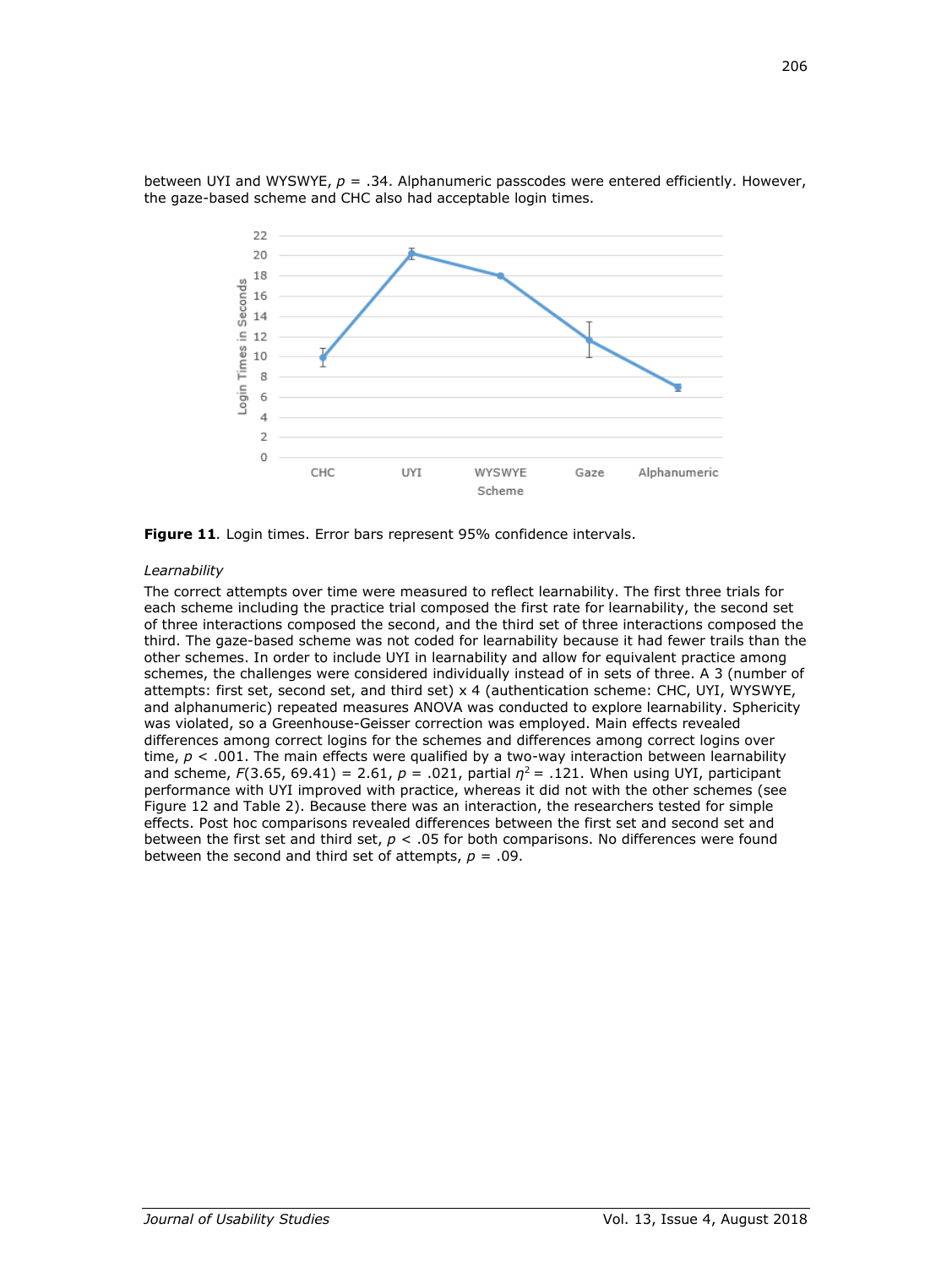

**Figure 12**. Learnability. Error bars represent 95% confidence intervals.

| Variable      |                                  | N  | M    | <b>SD</b> |
|---------------|----------------------------------|----|------|-----------|
| scheme        | Learnability                     |    |      |           |
| <b>CHC</b>    | $1st$ set                        | 20 | 0.70 | 0.31      |
|               | $2nd$ set                        | 20 | 0.77 | 0.25      |
|               | $3rd$ set                        | 20 | 0.77 | 0.25      |
| <b>UYI</b>    | $\overline{1}$ <sup>st</sup> set | 20 | 0.63 | 0.29      |
|               | $2nd$ set                        | 20 | 0.82 | 0.30      |
|               | $3rd$ set                        | 20 | 0.97 | 0.10      |
| <b>WYSWYE</b> | $1st$ set                        | 20 | 0.63 | 0.29      |
|               | $2nd$ set                        | 20 | 0.65 | 0.37      |
|               | $3rd$ set                        | 20 | 0.70 | 0.29      |
| Alphanumeric  | $1st$ set                        | 20 | 0.98 | 0.07      |
|               | $2nd$ set                        | 20 | 0.98 | 0.07      |
|               | $3rd$ set                        | 20 | 1.00 | 0.00      |

**Table 2**. Descriptive Statistics for Learnability and Scheme on Success Rates

# *OSA performance*

OSA was calculated for the first and second attempts to identify passcodes. The researchers calculated what percent of the passcode was identified for each attempt. For example, if one out of three images was identified for UYI, the OSA performance would be .33. A 2 (OSAs: one viewing and three viewings) x 4 (authentication scheme: CHC, UYI, WYSWYE, and gaze-based) repeated measures ANOVA was conducted to explore OSA performance. The alphanumeric password was not tested for OSA resistance because the password was made clearly visible in our prototype. Main effects revealed differences among OSA performances for the schemes and differences among OSA performances for the number of viewings, *p* < .001 (see Figure 13). The main effects were qualified by a two-way interaction between OSAs and scheme,  $F(3, 51) =$ 10.38,  $p < 0.01$ , partial  $p = 0.379$ . UYI became vulnerable after three viewings while the other schemes did not become more vulnerable with additional viewings. Because of our research questions, we explore simple effects. Post hoc comparisons revealed differences between partial passcodes identified for the schemes after viewing a log in one and three times, *p* < .001, such that viewing videos additional times improved attack performance. Differences were found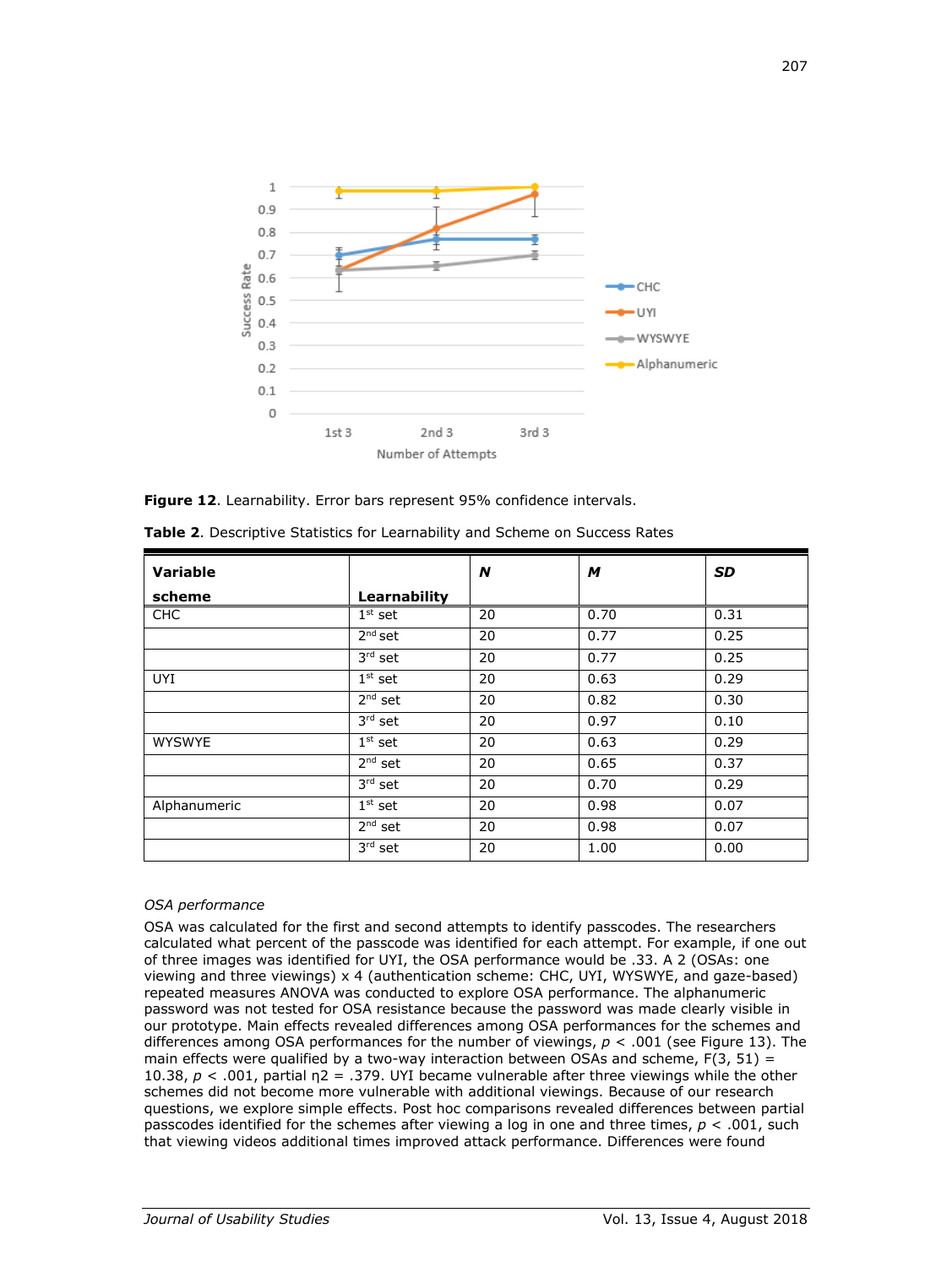between attack performances on CHC (one observation: M = .06, SD = .13; three observations:  $M = .09$ ,  $SD = .15$ ) and UYI (one observation:  $M = .33$ ,  $SD = .23$ ; three observations:  $M = .80$ ,  $SD = .20$ ), CHC and WYSWYE (one observation: M = .32, SD = .22; three observations: M = .36,  $SD = .21$ ), UYI and WYSWYE, UYI and the gaze-based scheme (one observation:  $M = .11$ , SD = .32; three observations:  $M = .17$ , SD = .38), and WYSWYE and the gaze-based scheme, *p* < .05 for all comparisons. No difference was found between attack performances for CHC and the gaze-based scheme,  $p = .001$ . All the schemes offered resistance to OSA. UYI was most vulnerable to attack followed by WYSWYE.

None of the participants were able to identify a full passcode after viewing a login one time. However, participants identified partial passcodes; this was more likely for UYI and WYSWYE. Seventeen participants could not identify any correct icons for CHC on the first viewing, and three participants identified one correct icon. Three participants could not identify any correct images for WYSWYE, 10 participants identified one image, five identified two, and two identified three. Four participants identified none for UYI, 12 identified one image, and four identified two. Two participants identified the gaze-based pattern by observing where the mouse entered and left the interface, which was a problem with our implementation rather than the scheme.

Given three viewings, no participant identified all of the targets for CHC or WYSWYE. Fifteen participants identified no correct icons for CHC, and five identified one. Two participants identified no correct images for WYSWYE, nine identified one, seven identified two, and two identified three. UYI was the most vulnerable after three viewings. Nine out of 20 participants identified the full passcode for UYI. One participant identified one image, and 10 identified two.





#### *Acceptability*

Participants were asked whether they would accept the added effort the OSA prevention requires for each scheme. Eighty percent of participants accepted CHC, 45% accepted UYI, 50% accepted WYSWYE, and 68.75% accepted the gaze-based scheme.

# **Study 2: Memorability Runoff**

Study 1 compared four OSA-resistant graphical schemes and the alphanumeric scheme on dimensions of usability and security. Study 2 adds the dimension of memorability by testing error rates and verbal memory for passcodes following a three-week delay.

#### *Method*

The following sections describe the methods used for Study 2; it was run as a two-part study.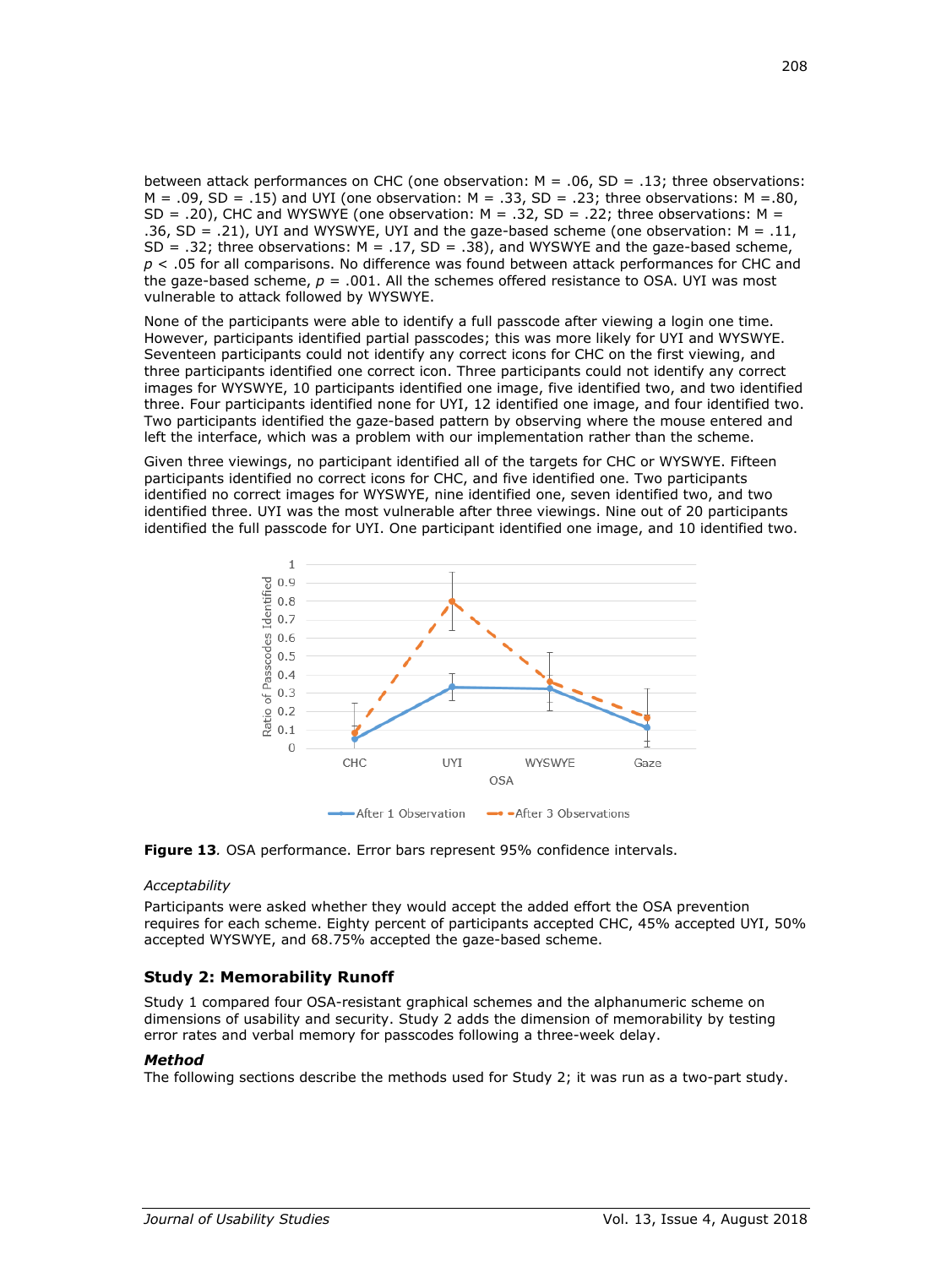# *Participants*

Twenty undergraduate students participated in Part 1 (females  $= 13$ , males  $= 7$ ), and 18 returned for Part 2 (females  $= 11$ , males  $= 7$ ). The participants were told this was a two-part study in which they would need to return three weeks later for Part 2. Two participants were unable to return for Part 2. They were recruited through the SONA system and compensated with class research credit. Two participants reported being left hand dominant. Ages ranged for 18 to 42 (*M* = 21.67, *SD* = 5.60). Reported computer use ranged from 2.5 to 18 hours a day (*M*  $= 8.69$ ,  $SD = 4.17$ ). All participants reported normal or corrected to normal vision.

# *Stimuli, apparatus, and measures*

Stimuli consisted of the same five authentication scheme prototypes that were used in Study 1. Study 2 included the System Usability Scale (SUS; Brooke, 1996) as a measure of satisfaction. This scale consists of 10 items that participants rate on a 5-point Likert scale.

# *Procedure*

Participants were run individually. During Part 1 of the study, participants were seated in front of a desktop computer, and they signed a consent form. The experimenter explained that they would be logging in to five authentication interfaces and that in three weeks they would be doing the same thing. They were told that when they come in for Part 2, they would use the same passcodes as during Part 1, but they would not be reminded what the passcodes are. The order in which they logged into each interface was counterbalanced using a Latin Square design. For each interface, participants were shown their passcode and asked to memorize it. Participants were given instructions and one practice trial. Throughout the trials, the experimenter would answer any questions asked but would only volunteer feedback about whether participants had correctly authenticated. Participants logged in using CHC, WYSWYE, and alphanumeric passcodes 10 times. They logged in using UYI three times, with each login consisting of three identifications of targets. They logged in using the gaze-based scheme five times. After using each scheme, they completed the SUS.

Three weeks later, participants returned for Part 2 of the study and followed the same procedure without being shown their passcodes; however, they did not complete the SUS during this phase of the study.

# *Results*

Error rates, the percent of each passcode remembered, and satisfaction scores were analyzed. Post hoc power analyses were conducted in GPower<sup>®</sup> for two-tailed repeated measures ANOVAs. For memorability and satisfaction, effect sizes were entered (.8 for large, .5 for medium, and .2 for small; Cohen, 1992), alpha (.05), and sample size (18). The likelihood of detecting a large and a medium effect for memorability exceeded 99%. The likelihood of detecting a large effect for satisfaction was 97%, and the likelihood of detecting a medium effect was 68%. The likelihood of detecting a small effect size was 46% for memorability and 16% for satisfaction. There was adequate power for a large or medium effect for memorability and adequate power for a large effect for satisfaction.

# *Memorability*

Error rates were calculated for Time 1 and Time 2 as the number of incorrect trials of the experimental trials. The researchers calculated error rates at Time 1 and Time 2 for CHC, UYI, WYSWYE, and the alphanumeric scheme. The gaze-based scheme was not included in this analysis because of missing data. A 2 (elapsed time: day one or three weeks later) x 4 (authentication scheme: CHC, UYI, WYSWYE, and alphanumeric) ANOVA was conducted to explore memorability as measured by error rates (see Figure 14). Sphericity was violated, so a Greenhouse-Geisser correction was employed. Main effects revealed differences among error rates for the schemes and differences among error rates for elapsed time, *p* < .001. The main effects were qualified by a two-way interaction between elapsed time and scheme, *F*(1.99, 27.88) = 35.97,  $p < .001$ , partial  $\eta^2$  = .072. Error rates for graphical passcodes did not differ by elapsed time. However, error rates for the alphanumeric passcode did (see Figure 10). Simple effects were investigated. A Bonferroni correction was used for post hoc comparisons. Post hoc comparisons revealed that Time 2 had more errors than Time 1, *p* < .001. The alphanumeric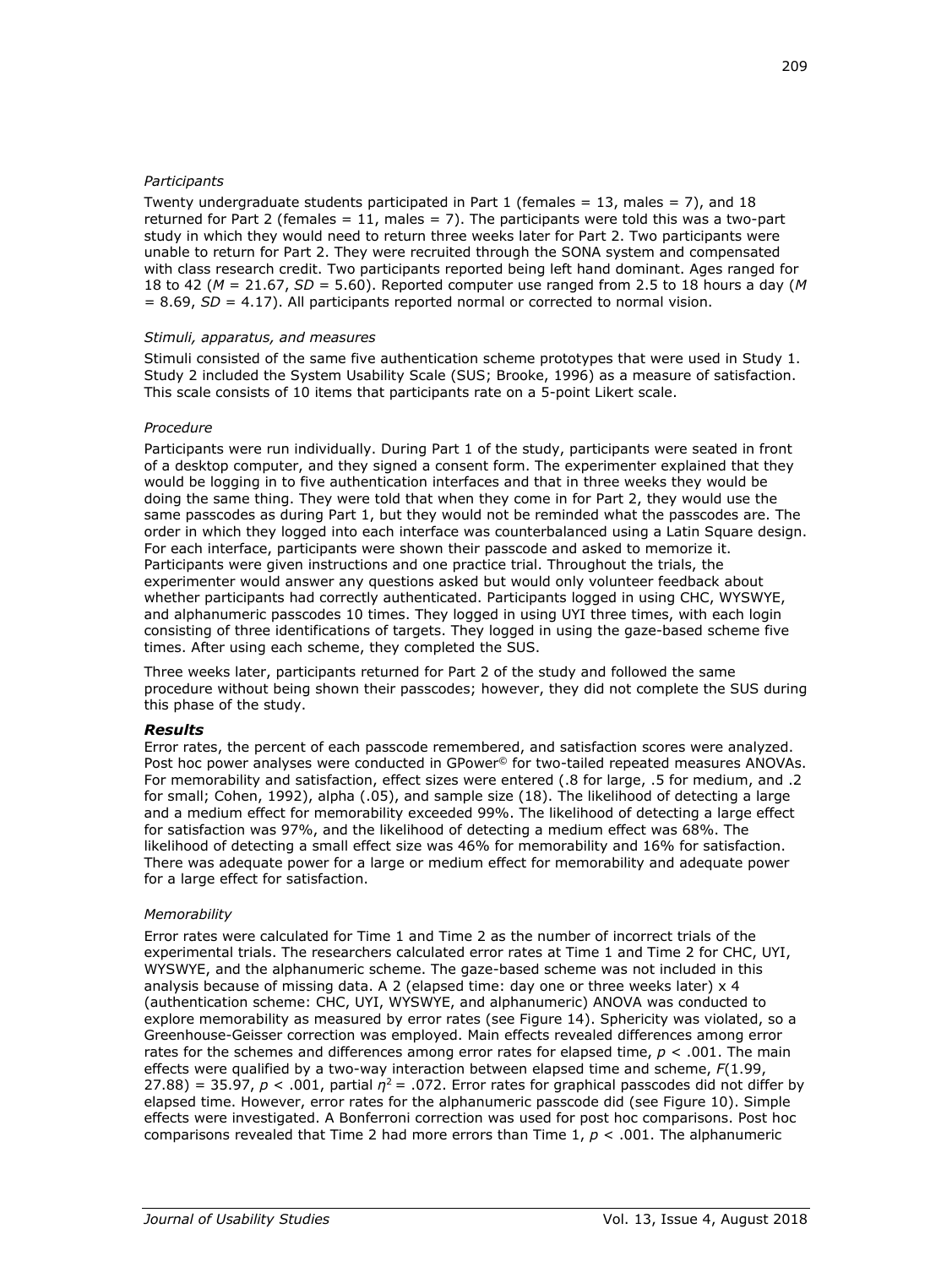scheme (Time 1:  $M = .05$ , SD = .20; Time 2:  $M = 1.00$ , SD = .00) had more errors than CHC (Time 1:  $M = .18$ ,  $SD = .12$ ; Time 2:  $M = .29$ ,  $SD = .21$ ), UYI (Time 1:  $M = .23$ ,  $SD = .21$ ; Time 2:  $M = .24$ ,  $SD = .26$ ), and WYSWYE (Time 1:  $M = .30$ ,  $SD = .19$ ; Time 2:  $M = .25$ ,  $SD =$ .25),  $p <$  .05 for all comparisons. There were no differences found between CHC and UYI,  $p =$ 1.00, or WYSWYE,  $p = 1.00$ . There were no differences found between WYSWYE and UYI,  $p =$ 1.00.



**Figure 14***.* Memorability as reflected by error rates when logging in. Error bars represent 95% confidence intervals.

For CHC, participants had three targets to remember after a three-week delay. When asked to vocalize their targets, 7% of participants remembered just two icons and 93% remembered all three. UYI also consisted of three targets: 14% remembered one, 29% remembered two, and 40% remembered all three. WYSWYE consisted of four targets: 37% remembered none, 6% of participants remembered two, and 57% remembered all four. For the gaze-based passcode, 82% of participants remembered the passcode. No participants remembered the alphanumeric password after a three-week delay. All other passcodes had fewer errors during verbal report than entering them using the interfaces (see Figure 15 and 16).



**Figure 15***.* Errors rates stemming from interface interactions. Error bars represent 95% confidence intervals.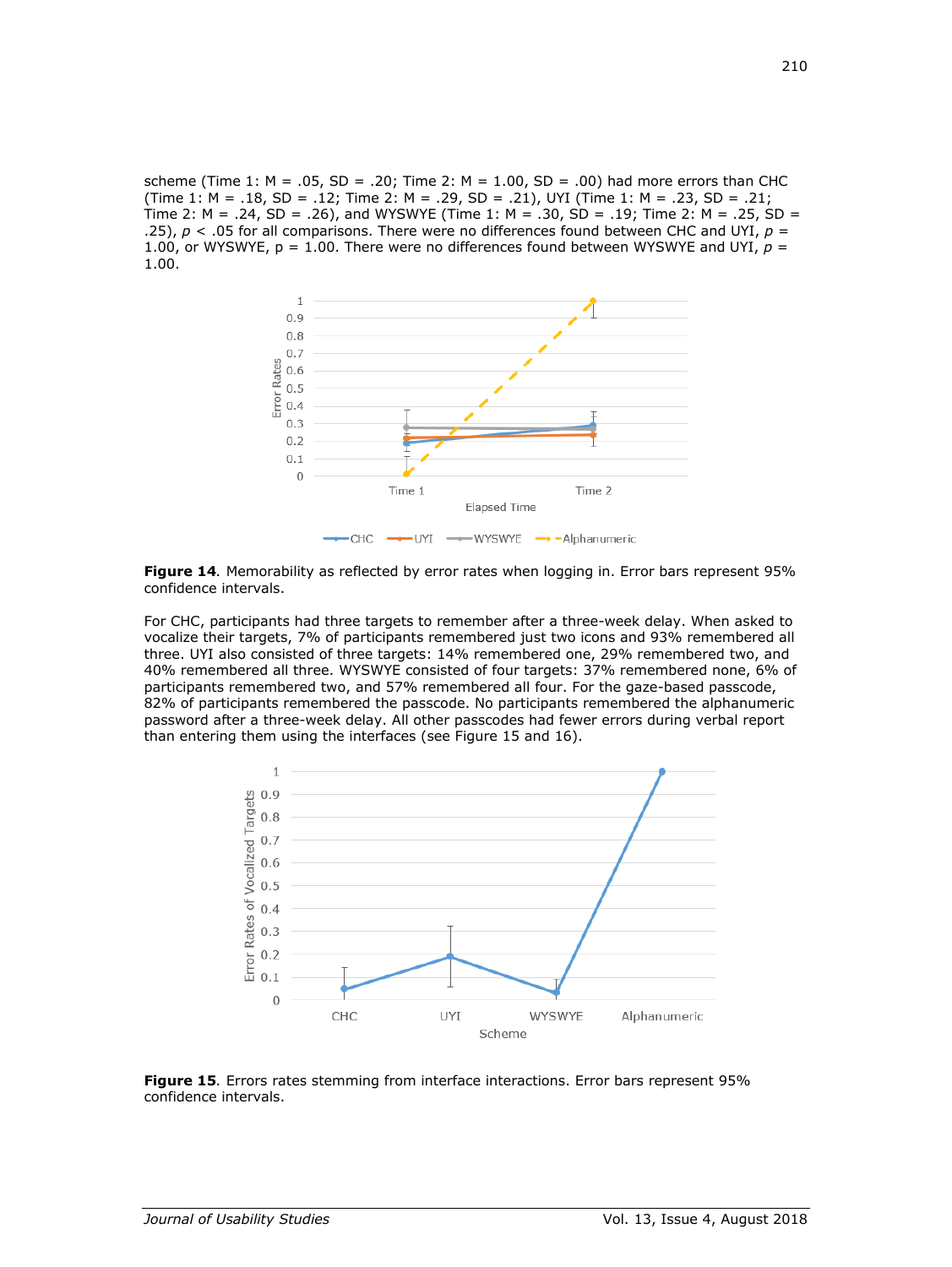



#### *Satisfaction*

Satisfaction was measured by the SUS (Brooke, 1996) after the use of each scheme on Time 1 and Time 2. We did not measure SUS for the alphanumeric scheme at Time 2 because no passcodes were successfully entered. Due to technical problems with the eye-tracker and missing data, the gaze-based scheme was also not included in this analysis. A 2 (elapsed time: day one and three weeks) x 3 (authentication scheme; CHC, UYI, WYSWYE) ANOVA was conducted to explore satisfaction (see Figure 17). Sphericity was violated, and we used a Greenhouse-Geisser correction. There was no interaction between elapsed time and scheme, F(1.25, 18.80) = 0.09,  $p = .820$ , partial  $n = 0.06$ , which indicated that satisfaction at time two did not depend on the scheme. Main effects revealed differences in satisfaction among schemes, F(1.85, 18.80) = 10.88,  $p < .001$ , partial  $p = .420$ . There was no main effect for elapsed time, *p* = .217. Participants were most satisfied with CHC (Time 1: *M* = 73.25, *SD* = 22.58; Time 2: *M* = 81.88, *SD* = 11.35), followed by UYI (Time 1: *M* = 64.53, *SD* = 16.34; Time 2: *M* = 68.59, *SD* = 18.37), and then WYSWYE (Time 1: *M* = 54.84, *SD* = 25.07; Time 2: *M* = 61.78, *SD* = 20.35).



**Figure 17**. Satisfaction. Error bars represent 95% confidence intervals.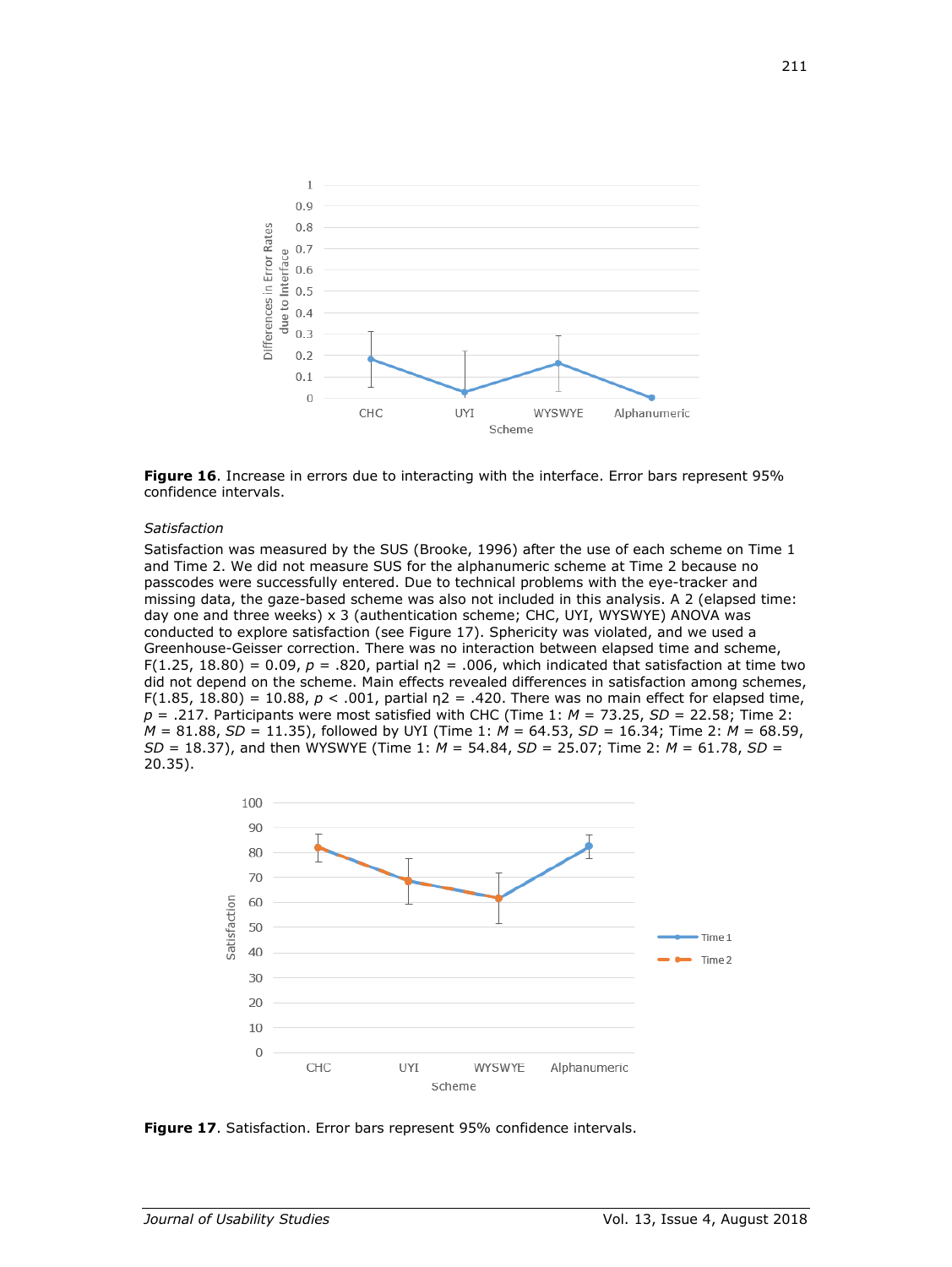# **Discussion**

The current research provided a direct comparison of prototypical examples of graphical passcodes and a gaze-based scheme that were designed to thwart OSAs. These schemes were classified as providing resistance by grouping targets among distractors, translating targets to another location, disguising targets, and using gaze-input, and they were compared to the traditional alphanumeric scheme. We determined the relative strengths of the authentication schemes regarding memorability, quick access, learnability and successful entry, security, and satisfaction. As a caveat, our sample consisted of college students who were not motivated by a reward. Many previous studies have not provided rewards when assessing graphical passwords (Gao et al., 2009; Jenkins et al., 2014; Kim et al., 2010; Lin et al., 2007; Liu, Gao, et al., 2011; van Eekelen, van den Elst, & Khan, 2013; Zangooei et al., 2012), and motivation is especially not needed in a within-subject study, in which we were comparing and contrasting schemes. Motivation would impact each scheme similarly (Cain, Werner, & Still, 2017). This study provides a high degree of internal validity but low external validity due to the college sample and laboratory controls (Still, 2011). Future studies could use a sample of actual users in the wild.

Evidence was provided for the memorability of all four prototypes of graphical and gaze-based passcodes. Participants had similar rates of error on day one and three weeks later for these schemes. For CHC, WYSWYE, and the gaze-based scheme, most participants verbally remembered the whole passcode. Forty percent remembered the whole passcode for UYI. The memorability of the graphical schemes was impressive when compared with the alphanumeric scheme, for which no participant could enter the passcode correctly or verbally remember it three weeks later. Remembering the alphanumeric passcode may have been challenging because it was long and complex to be secure and because it was system-assigned. However, the graphical passcodes and gazed-based scheme were also system-assigned. Impressively, the graphical passcodes were easily remembered, despite being system-assigned, likely due to the picture superiority effect. Muscle memory could have also aided the memorability of the gazebased scheme. Memorability for UYI likely benefited from cued-recall. Being able to view the targets leverages cognitive abilities for memory (Al Ameen, 2016). Cued-recall would have aided memory for CHC and WYSWYE to a lesser extent than UYI because the targets were among many distractors. Findings that the grouping scheme and the scheme for translating to another location were memorable was consistent with previous literature (Brostoff et al., 2010; Wiedenbeck et al., 2006), and memorability for disguising targets and the gaze-based scheme was higher than in previous studies in which a drop in success rates were observed after three weeks (Hayashi et al., 2008) and after 10 days (De Luca et al., 2009).

Alphanumeric passcodes had fast login times, which was expected. This scheme was familiar to participants and could be entered using only keystrokes. Login times were also appropriate for CHC and the gaze-based scheme. These schemes meet the usability requirement of providing quick access. When users are focused on their primary task of interacting with data on a device, these schemes with appropriate login times will not preoccupy users with the secondary task of authenticating. CHC may allow for different numbers of challenges (e.g., participants may click to authenticate once or on multiple subsequent grids of icons). Login times were low for CHC because we had participants complete one challenge to authenticate. The previous assessment of CHC had shown much slower login times of 71.66 seconds for multiple challenges (Wiedenbeck et al., 2006). Fast login times for CHC were consistent with Behl and colleagues' (2014) five second login times for their grouping scheme and were faster than Sreelatha and colleagues (2011) login times of 29.95 seconds. The gaze-based scheme also had appropriate login times because the technology enforces selections at a certain pace. Appropriate login times for the gaze-based scheme were consistent with previous literature (De Luca et al., 2009). WYSWYE and UYI had longer login times. UYI required three image selections on subsequent grids to authenticate, and WHSWYE required some mental transformations. Findings of long login times for WYSWYE and UYI were consistent with previous research (Hayashi et al., 2008; Khot et al., 2012). Shorter login times have been found for other schemes that use the same general strategies (Cain & Still, 2016; De Luca et al., 2010; Zangooei et al., 2012).

There was only a slight, non-significant improvement in errors for CHC and WYSWYE during the course of Study 1. However, learning was demonstrated for UYI. Once participants figured out what the degraded versions looked like through trial and error and feedback from the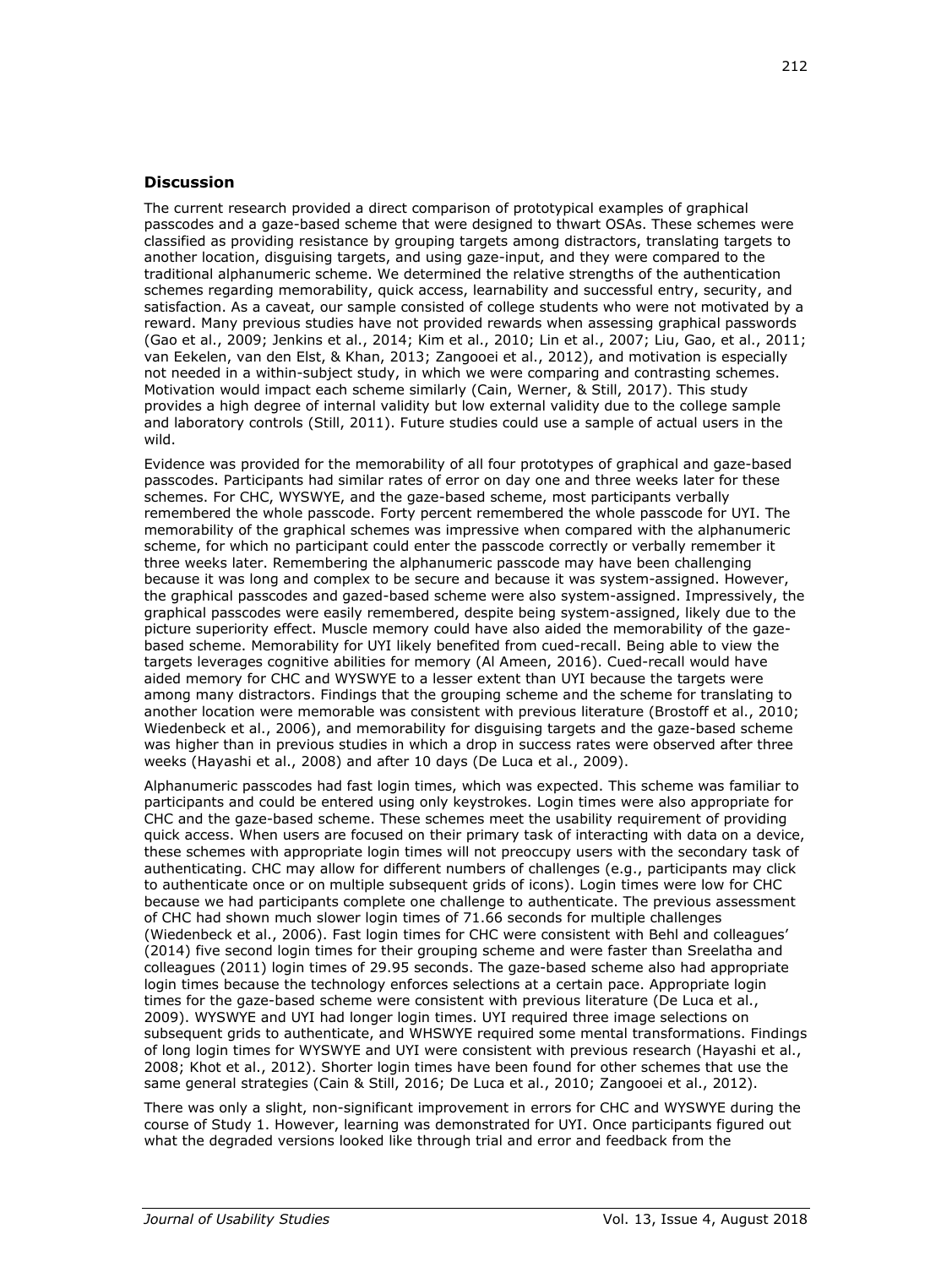experimenter, participants improved for UYI. Learnability led to the low overall error rates for UYI. The quality of learnability that was present for UYI but not the other novel schemes is a shortcoming that needs to be addressed by changes in design rather than requiring training.

The graphical approaches were resistant to OSAs. No graphical passcode was stolen after one viewing. CHC, WHSWYE, and the gaze-based scheme continued to offer resistance after three viewings, after which no full passcode was stolen. However, UYI became vulnerable after three viewings. Just as participants could learn to identify degraded versions of targets and demonstrated learnability throughout the trials for UYI, the attackers were also able to learn the identity of degraded targets during additional viewings. UYI's vulnerability to OSAs likely applies to other graphical schemes that involve the direct selection of static images. Findings that schemes that translate to another location are resistant to OSAs were consistent with previous literature (Liu, Qiu, et al., 2011; Sun et al., 2016), and previous literature has shown inconsistencies in the security toward OSAs provided by disguising targets (Zakaria et al., 2011). The alphanumeric password was not assessed for OSA resistance, but the previous literature suggests it would be less secure to casual onlookers than graphical approaches. When participants attempted to steal an alphanumeric password and a graphical password, they identified an average of 3.65 characters for the alphanumeric and an average of .55 characters for the graphical (Tari, Ozok, & Holden, 2006).

There were high rates of acceptance for CHC and the gaze-based schemes, and there was high satisfaction for CHC. There was lower acceptance and satisfaction for WYSWYE and UYI. Lower rates of acceptance for WYSWYE aligned with previous literature (Khot et al., 2012). Participants may have found it difficult to transform the images in WYSWYE and may have been dissatisfied with high error rates.

Although the graphical schemes offered memorability and resistance to OSAs, error rates were high for these schemes compared to the familiar alphanumeric scheme. The high error rates found in this within-subject runoff were consistent with Behl and colleagues' (2014) finding of 20% error rates for their grouping scheme, but they were higher than some previous assessments of graphical schemes using this strategy (Wiedenbeck et al., 2006). Error rates were also higher for the scheme that translated targets to another location compared to previous studies that showed successful logins (Gupta et al., 2012; Khot et al., 2012). High error rates likely came from a lack of familiarity and the additional cognitive effort often required with graphical approaches. The alphanumeric scheme had almost no errors because this is the conventional way of authenticating. It did not have a learning curve compared to the novel approaches.

# **Tips for Practitioners**

The following tips for practitioners include general guidance that comes from previous literature and our authentication runoff findings:

- To increase memorability, use images as passcodes instead of alphanumeric characters.
- Use system assigned passcodes to avoid user biases.
- Choose graphical schemas that use the strategy of grouping, such as CHC, to promote better success rates.
- To promote learnability, choose a graphical scheme that uses the strategy of disguising the passcode, such as UYI.
- For the best learnability, choose the familiar alphanumeric scheme.
- For faster login times, choose a graphical scheme that uses the strategy of disguising, such as UYI.
- For better security against OSAs, choose a graphical scheme that uses the strategy of grouping, such as CHC, or translating to another location, such as WYSWYE.

# **Future Directions**

The next step is to make graphical schemes acceptable to a large population of users. The first major hurdle is making them more intuitive (Still, Still, & Grgic, 2015). Participants may have limited experience with these novel graphical authentication schemes. So, initial mistakes and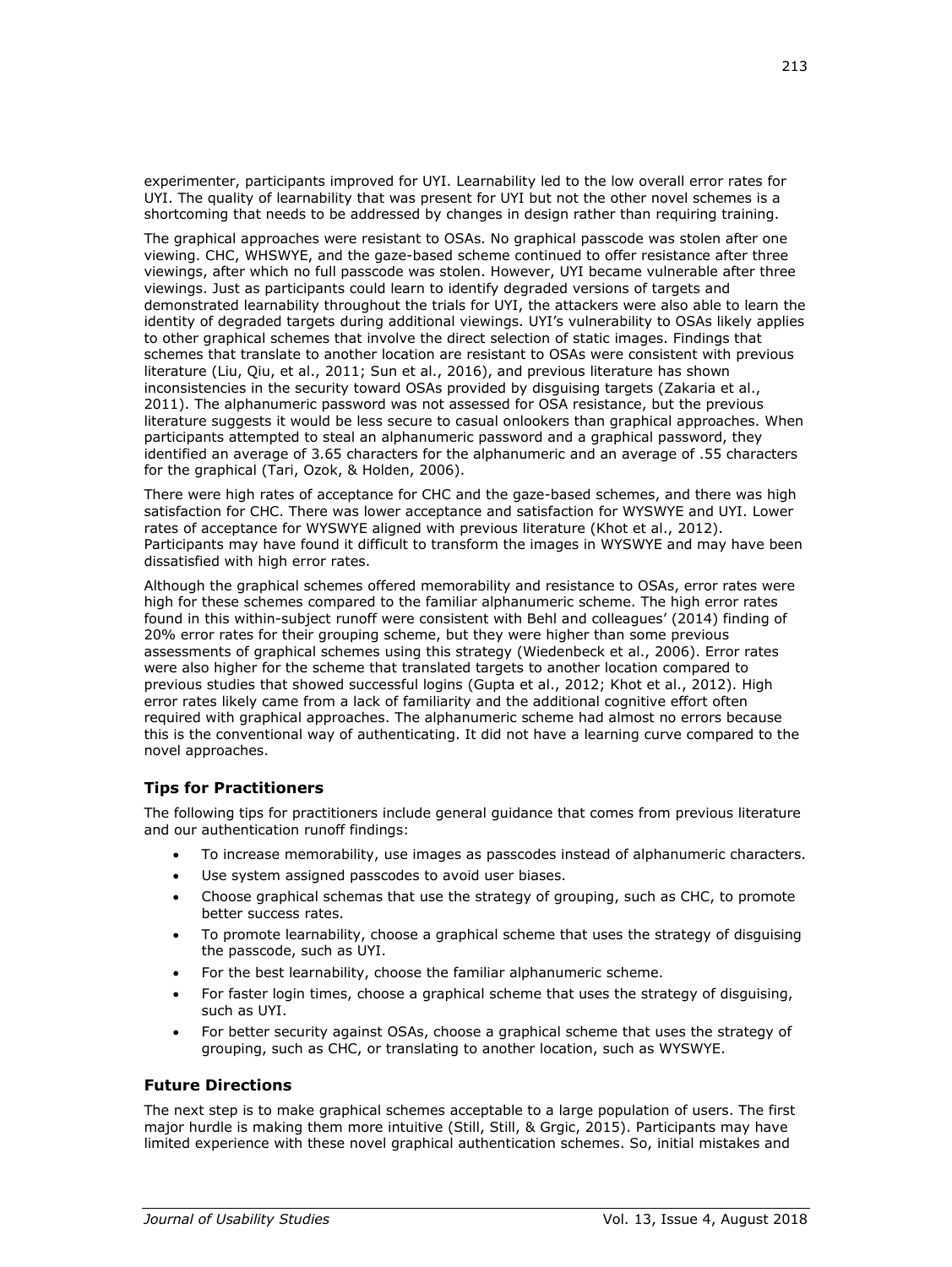learning pains are expected. However, we must design-out as many errors as possible to facilitate successful user experiences. Following some informal reflection, we suggest some likely cognitive error sources for each scheme. Errors with CHC might be classified as skill-based lapses. Participants are familiar with the direct selection of icons, and this may automatically lead them to take this approach rather than selecting within the mentally projected shape. Errors using WYSWYE may have been rule-based mistakes. Participants probably lack a clear understanding of how the authentication scheme functions. Errors with UYI might be classified as encoding-based errors. Participants simply seemed to have difficulty identifying their target images.

We are currently exploring whether the graphical scheme advantage of memorability still holds when users have to remember multiple passcodes and longer passcodes. Guessability of passcodes decrease when passcodes are longer, but the memorability tradeoffs of the improved security need to be measured. It is not enough to show that one graphical passcode is memorable because users have to remember an average of 7.95 passcodes for different accounts (Grawemeyer & Johnson, 2011). And, this number is rapidly growing with the development of new digital services. Creating authentication schemes that are both usable and secure is a challenge. However, the literature (e.g., Still et al., 2017) shows taking a humancentered approach to designing schemes promises to both mitigate risk and facilitate better user experiences.

# **Acknowledgements**

The data on OSA performance was presented at CHI 2017 within an extended abstract.

# **References**

- Al Ameen, M. N. (2016). The impact of cues and user interaction on the memorability of system-assigned random passwords (Doctoral dissertation). Retrieved from UTA Libraries.
- Ankush, D. A., Dhanashre, W., & Husain, S. S. (2014). Authentication scheme for shoulder surfing using graphical and pair based scheme. *International Journal of Advance Research in Computer Science and Management Studies, 2*(10), 161–166.
- Arianezhad, M., Stebila, D., & Mozaffari, B. (2013). Usability and security of gaze-based graphical grid passwords. In A. A. Adams, M. Brenner, and M. Smith (Eds.), *Financial Cryptography and Data Security. FC 2013. Lecture Notes in Computer Science (Vol. 7862;*  pp. 17-33). Springer, Berlin, Heidelberg.
- Barton, B. F., & Barton, M. S. (1984). User-friendly password methods for computer-mediated information systems. *Computers & Security, 3*(3), 186–195.
- Behl, U., Bhat, D., Ubhaykar, N., Godbole, V., & Kulkarni, S. (2014). Multi-level scalable textual-graphical password authentication scheme for web based applications. *REV Journal on Electronics and Communications, 3*(3-4), 166–124. doi: [http://dx.doi.org/10.21553/rev](http://dx.doi.org/10.21553/rev-jec.64)[jec.64](http://dx.doi.org/10.21553/rev-jec.64)
- Bianchi, A., Oakley, I., & Kim, H. (2016). PassBYOP: Bring your own picture for securing graphical passwords. *IEEE Transactions on Human-Machine Systems, 46*(3), 380–389.
- Biddle, R., Chiasson, S., & Van Oorschot, P. C. (2012). Graphical passwords: Learning from the first twelve years. *ACM Computing Surveys (CSUR), 44*(4), 19. doi: [10.1145/2333112.2333114](https://doi.org/10.1145/2333112.2333114)
- Brooke, J. (1996). SUS: A "quick and dirty" usability scale. In P. Jordan, B. Thomas, & B. Weerdmeester (Eds.), *Usability evaluation in industry* (pp. 189–194). London, UK: Taylor & Francis.
- Brostoff, S., Inglesant, P., & Sasse, M. A. (2010). Evaluating the usability and security of a graphical one-time PIN system. In *Proceedings of the 24th BCS Interaction Specialist Group Conference* (pp. 88-97). Swindon, UK: BCS Learning & Development Ltd.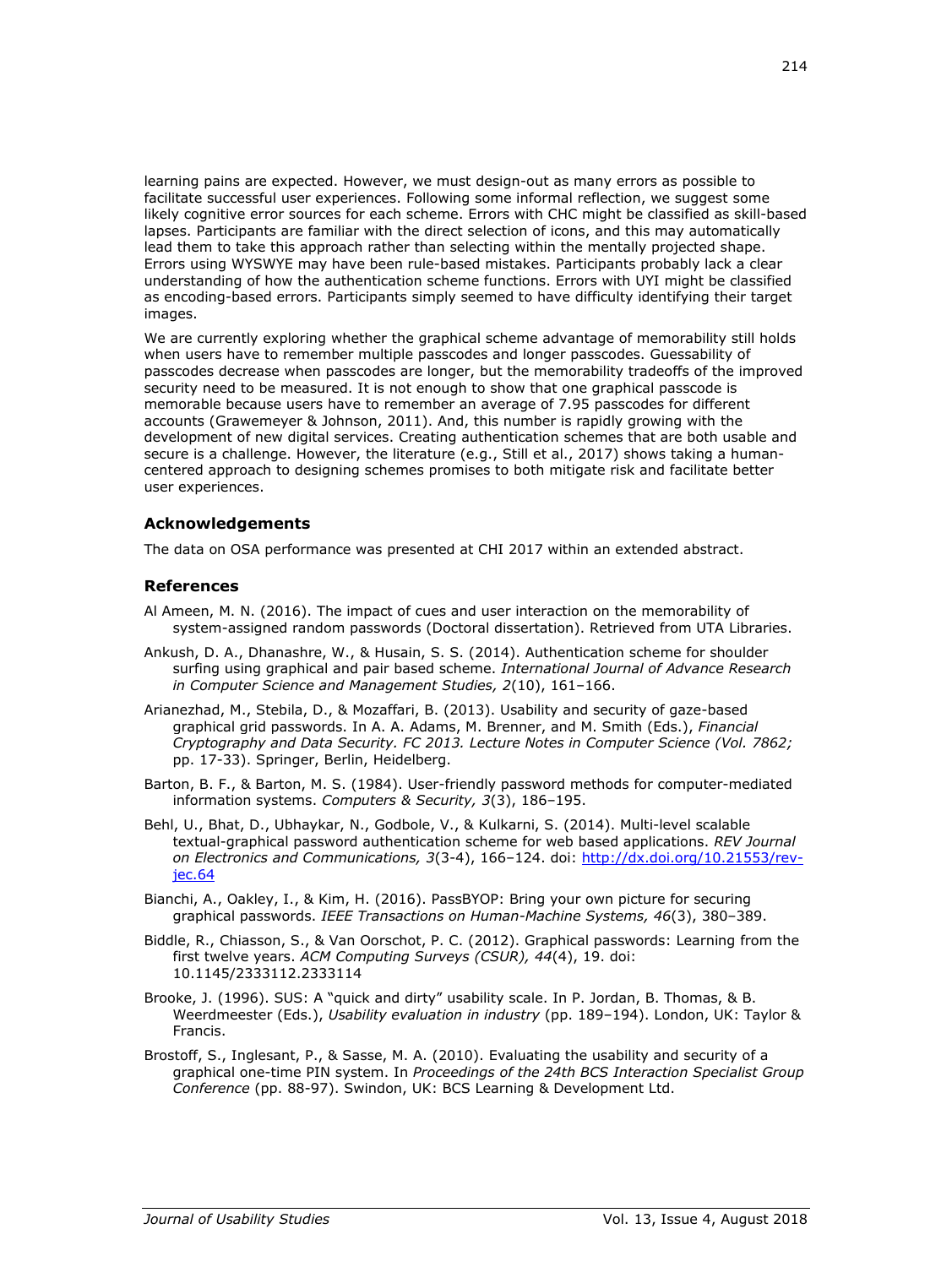- Bulling, A., Alt, F., & Schmidt, A. (2012). Increasing the security of gaze-based cued-recall graphical passwords using saliency masks. In *Proceedings of the SIGCHI Conference on Human Factors in Computing Systems* (3011–3020). doi: [10.1145/2207676.2208712](https://doi.org/10.1145/2207676.2208712)
- Cain, A. A., & Still, J. D. (2016). A rapid serial visual presentation method for graphical authentication. In D. Nicholson (Ed.), *Advances in Human Factors in Cybersecurity. Advances in Intelligent Systems and Computing: Vol 501* (pp. 3-11). Springer, Cham. doi: 10.1007/978-3-319-41932-9\_1
- Cain, A. A., Werner, S., & Still, J. D. (2017). Graphical authentication resistance to over-theshoulder-attacks. In *Proceedings of the 2017 CHI Conference Extended Abstracts on Human Factors in Computing Systems* (pp. 2416–2422). New York, NY: ACM. doi: [10.1145/3027063.3053236](https://doi.org/10.1145/3027063.3053236)
- Cazier, J. A., & Medlin, B. D. (2006). Password security: An empirical investigation into ecommerce passwords and their crack times. *Information Systems Security, 15*(6), 45–55.
- Chakrabarti, S., Landon, G. V., & Singhal, M. (2007). Graphical passwords: Drawing a secret with rotation as a new degree of freedom. In *Proceedings of the Fourth IASTED Asian Conference on Communication Systems and Networks* (pp. 114–120). Anaheim, CA, USA: ACTA Press.
- Chen, Y. L., Ku, W. C., Yeh, Y. C., & Liao, D. M. (2013). A simple text-based shoulder surfing resistant graphical password scheme. In *2013 IEEE International Symposium on Next-Generation Electronics* (pp. 161–164). IEEE.
- Choong, Y. Y., & Greene, K. K. (2016). What's a special character anyway? Effects of ambiguous terminology in password rules. In *Proceedings of the Human Factors and Ergonomics Society Annual Meeting, 60*(1), 760–764.
- Cohen, J. (1992). Statistical power analysis. *Current Directions in Psychological Science, 1*(3), 98–101.
- De Luca, A., Denzel, M., & Hussmann, H. (2009). Look into my eyes! Can you guess my password? In *Proceedings of the 5th Symposium on Usable Privacy and Security* (Article No. 7). New York, NY: ACM. doi: [10.1145/1572532.1572542](https://doi.org/10.1145/1572532.1572542)
- De Luca, A., Hertzschuch, K., & Hussmann, H. (2010). ColorPIN: Securing PIN entry through indirect input. In *Proceedings of the SIGCHI Conference on Human Factors in Computing Systems* (pp. 1103–1106). New York, NY: ACM doi: [10.1145/1753326.1753490](https://doi.org/10.1145/1753326.1753490)
- Dunphy, P., Fitch, A., & Olivier, P. (2008). Gaze-contingent passwords at the ATM. In *4th Conference on Communication by Gaze Interaction (COGAIN;* pp. 59–62).
- Forget, A., Chiasson, S., & Biddle, R. (2010). Shoulder-surfing resistance with eye-gaze entry in cued-recall graphical passwords. In *Proceedings of the SIGCHI Conference on Human Factors in Computing Systems* (pp. 1107–1110). ACM.
- Gao, H., Guo, X., Chen, X., Wang, L., & Liu, X. (2008). YAGP: Yet another graphical password strategy. In *Proceedings of the 2008 Annual Computer Security Applications Conference* (pp. 121–129). Washington DC, USA: IEEE Computer Society.
- Gao, H., Liu, X., Dai, R., Wang, S., & Chang, X. (2009). Analysis and evaluation of the ColorLogin graphical password scheme. In *Fifth International Conference on Image and Graphics* (pp. 722–727). IEEE.
- Ghori, F., & Abbasi, K. (2013). Secure user authentication using graphical passwords. *Journal of Independent Studies and Research, 11*(2), 34.
- Grawemeyer, B. & Johnson, H. (2011). Using and managing multiple passwords: A week to a view. *Interacting with Computers, 23*(3), 256–267.
- Gupta, S., Sahni, S., Sabbu, P., Varma, S., & Gangashetty, S. V. (2012). Passblot: A highly scalable graphical one time password system. *International Journal of Network Security & Its Applications, 2*(4), 201–216. doi: 10.5121/ijnsa.2012.4215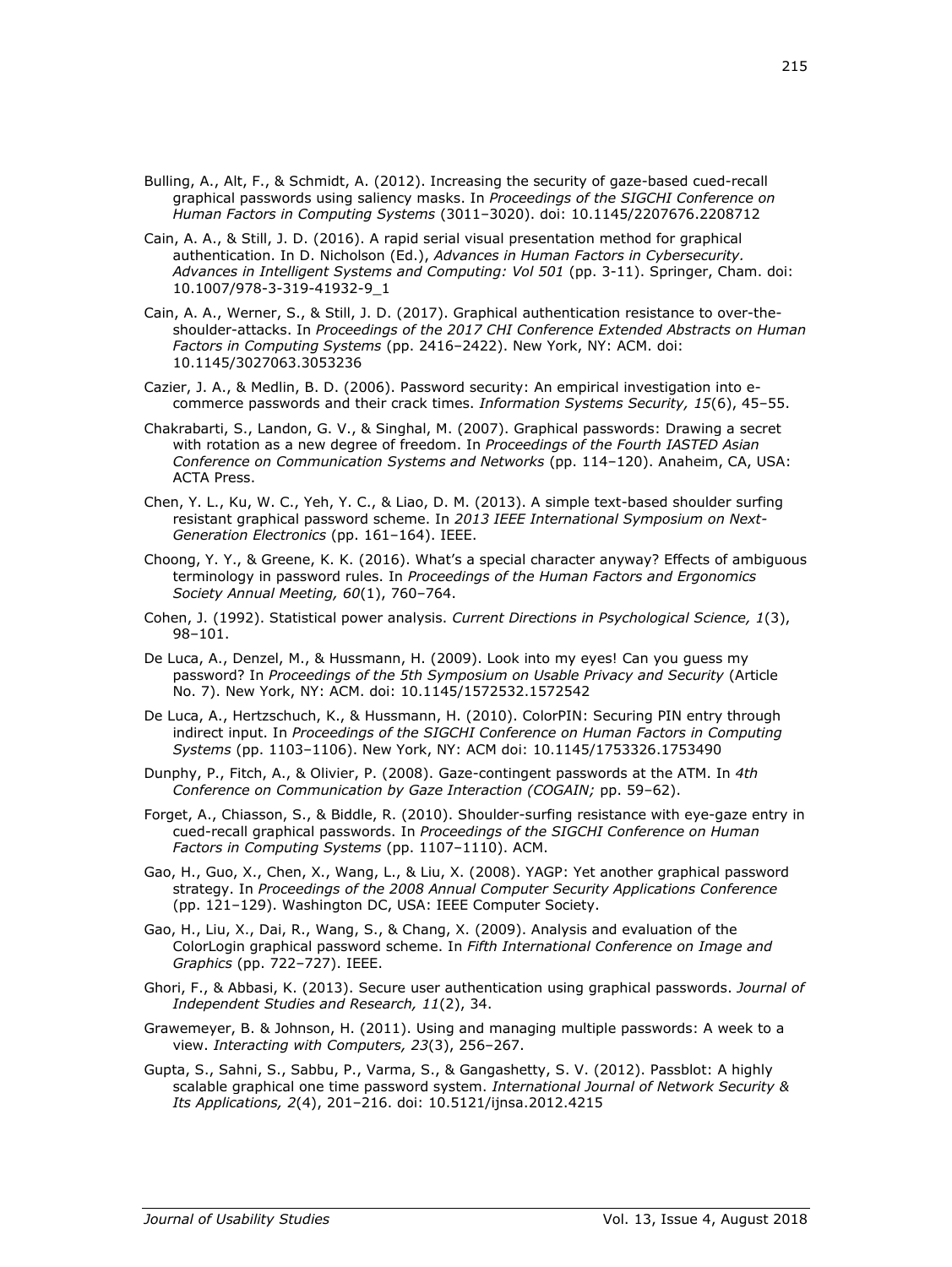- Hayashi, E., Dhamija, R., Christin, N., & Perrig, A. (2008). Use your illusion: Secure authentication usable anywhere. In *Proceedings of the 4th symposium on Usable privacy and security* (pp. 35–45). New York, NY: ACM.
- Hoanca, B., & Mock, K. (2006). Secure graphical password system for high traffic public areas. In *Proceedings of the 2006 symposium on Eye tracking research & applications* (pp. 35–35). New York, NY: ACM.
- Hui, L. T., Bashier, H. K., Hoe, L. S., Kwee, W. K., & Sayeed, M. S. (2014). A hybrid graphical password scheme for high-end system. *Australian Journal of Basic and Applied Sciences, 8*(2), 23–29.
- IBM (2016). 2016 cost of data breach study: Global analysis. Ponemon Institute LLC.
- Jenkins, R., McLachlan, J. L., & Renaud, K. (2014). Facelock: Familiarity-based graphical authentication. *PeerJ, 2, e444*.
- Johnson, K., & Werner, S. (2008). Graphical user authentication: A comparative evaluation of composite scene authentication vs. three competing graphical passcode systems. In *Proceedings of the Human Factors and Ergonomics Society Annual Meeting, 52*(6) 542–546.
- Joshuva, M., Rani, T. S., & John, M. S. (2011). Implementing CHC to counter shoulder surfing attack in PassPoint–style graphical passwords. *International Journal of Advanced Networking and Applications, 2*(6), 906–910.
- Kawagoe, K., Sakaguchi, S., Sakon, Y., & Huang, H. H. (2012). Tag association based graphical password using image feature matching. In *International Conference on Database Systems for Advanced Applications* (pp. 282–286). Springer, Berlin, Heidelberg.
- Kaye, J. J. (2011). Self-reported password sharing strategies. In *Proceedings of the SIGCHI Conference on Human Factors in Computing Systems* (pp. 2619–2622). New York, NY: ACM. doi: [10.1145/1978942.1979324](https://doi.org/10.1145/1978942.1979324)
- Khot, R. A., Kumaraguru, P., & Srinathan, K. (2012). WYSWYE: Shoulder surfing defense for recognition based graphical passwords. In *Proceedings of the 24th Australian Computer-Human Interaction Conference*, 285-294. doi: [10.1145/2414536.2414584](https://doi.org/10.1145/2414536.2414584)
- Kim, D., Dunphy, P., Briggs, P., Hook, J., Nicholson, J. W., Nicholson, J., & Olivier, P. (2010). Multi-touch authentication on tabletops. In *Proceedings of the SIGCHI Conference on Human Factors in Computing Systems* (pp. 1093–1102). New York, NY: ACM.
- Kiran, T. S. R., Rao, K. S., & Rao, M. K. (2012). A novel graphical password scheme resistant to peeping attack. *International Journal of Computer Science and Information Technologies, 3*(5), 5051–5054.
- Kumar, M., Garfinkel, T., Boneh, D., & Winograd, T. (2007). Reducing shoulder-surfing by using gaze-based password entry. In *Proceedings of the 3rd symposium on Usable privacy and security* (pp. 13–19). New York, NY: ACM.
- Lashkari, A. H., Manaf, A. A., & Masrom, M. (2011). A secure recognition based graphical password by watermarking. In *Proceedings of the 11th International Conference on Computer and Information Technology* (pp. 164–170). Washington DC, USA: IEEE Computer Society.
- Lin, D., Dunphy, P., Olivier, P., & Yan, J. (2007). Graphical passwords & qualitative spatial relations. In *Proceedings of the 3rd symposium on Usable privacy and security* (pp. 161– 162). New York, NY: ACM.
- Liu, X. Y., Gao, H. C., Wang, L. M., & Chang, X. L. (2011). An enhanced drawing reproduction graphical password strategy. *Journal of Computer Science and Technology, 26*(6), 988–999. doi: 10.1007/s11390-011-1195-7
- Liu, X., Qiu, J., Ma, L., Gao, H., & Ren, Z. (2011). A novel cued-recall graphical password scheme. In *Proceedings of the 2011 Sixth International Conference on Image and Graphics*, (pp. 949–956). IEEE. doi: [10.1109/ICIG.2011.16](https://doi.org/10.1109/ICIG.2011.16)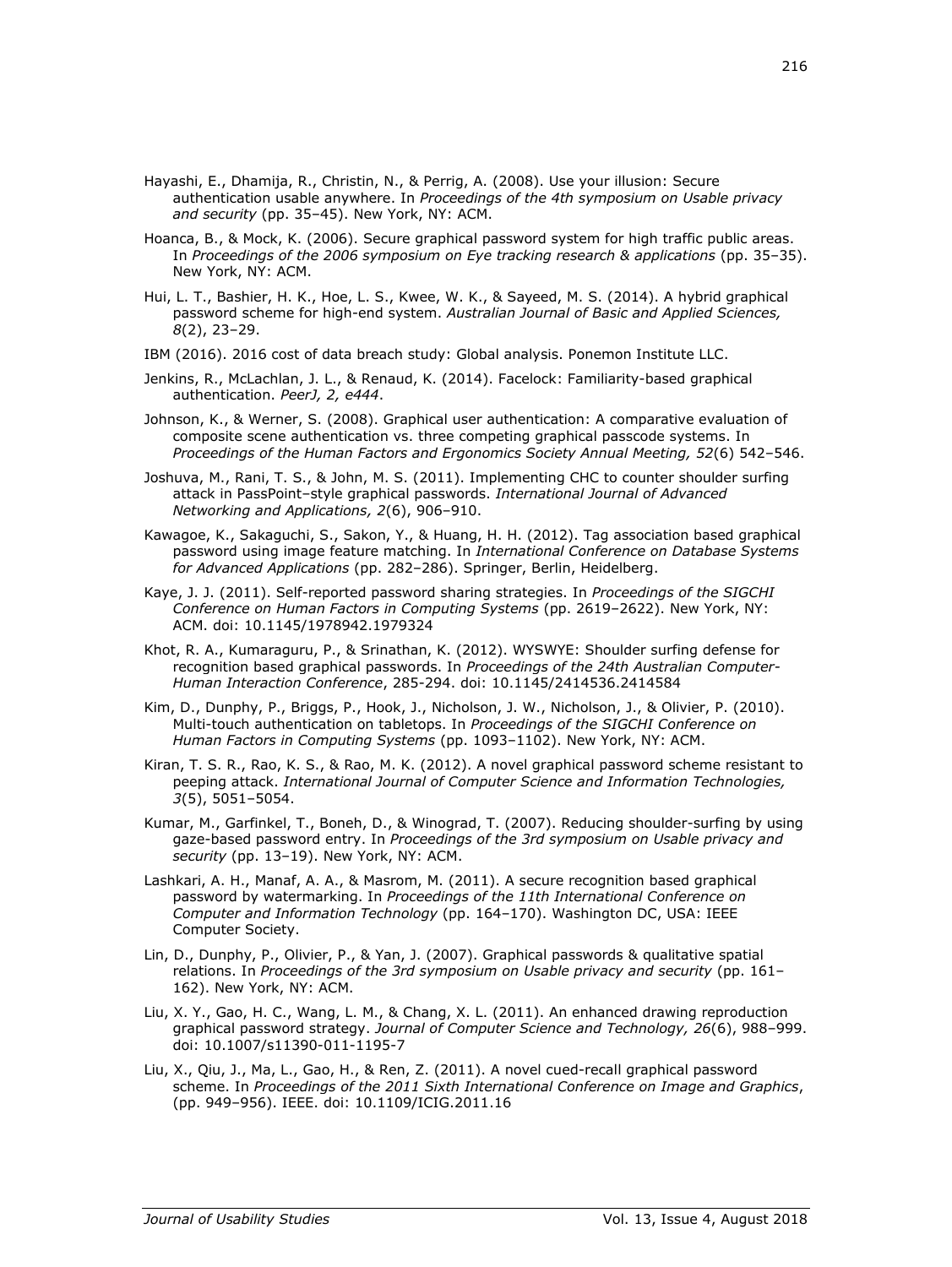- Manjunath, G., Satheesh, K., Saranyadevi, C., & Nithya, M. (2014). Text-based shoulder surfing resistant graphical password scheme. *International Journal of Computer Science & Information Technologies, 5*(2).
- Meng, Y., & Li, W. (2013). Enhancing click-draw based graphical passwords using multi-touch on mobile phones. In L. J. Janczewski, H.B. Wolfe, S. Shenoi (Eds.), *Proceedings of the IFIP International Information Security Conference* (pp. 55–68). Springer, Berlin, Heidelberg.
- Nicholson, J. (2009). *Design of a multi-touch shoulder surfing resilient graphical password*. (Doctoral dissertation). Newcastle University: Newcastle, UK.
- Paans, R., & Herschberg, I. S. (1987). Computer security: The long road ahead. *Computers & Security, 6*(5), 403–416.
- Paivio, A. (2013). *Imagery and verbal processes*. London, Ontario: Psychology Press.
- Perkovic, T., Cagalj, M., & Rakic, N. (2009). SSSL: Shoulder surfing safe login. In *Proceedings of the 17th International Conference on Software, Telecommunications & Computer Networks* (pp. 270–275). IEEE.
- Rajavat, R., Gala, B., & Redekar, A. (2015). Textual and graphical password authentication scheme resistant to shoulder surfing. *International Journal of Computer Applications, 114*(19), 26–30.
- Rao, K., & Yalamanchili, S. (2012). Novel shoulder-surfing resistant authentication schemes using text-graphical passwords. *International Journal of Information and Network Security, 1*(3), 163.
- Rokade, A. H., Hasan, Z. U., & Mahajan, S. A. (2014). User authentication by secured graphical password implementation. In *Proceedings of the International Journal of Innovative Research in Science & Engineering* (pp. 1–8). IEEE.
- Sasamoto, H., Christin, N., & Hayashi, E. (2008). Undercover: Authentication usable in front of prying eyes. In *Proceedings of the SIGCHI Conference on Human Factors in Computing Systems* (pp. 183–192). New York, NY: ACM. doi: [10.1145/1357054.1357085](https://doi.org/10.1145/1357054.1357085)
- Schaub, F., Walch, M., Könings, B., & Weber, M. (2013). Exploring the design space of graphical passwords on smartphones. In *Proceedings of the Ninth Symposium on Usable Privacy and security* (pp. 11–31). New York, NY: ACM. doi: [10.1145/2501604.2501615](https://doi.org/10.1145/2501604.2501615)
- Sreelatha, M., Shashi, M., Anirudh, M., Ahamer, M. S., & Kumar, V. M. (2011). Authentication schemes for session passwords using color and images. *International Journal of Network Security & Its Applications, 3*(3), 111–119. doi: 10.5121/ijnsa.2011.3308
- Still, J. D. (2011). Experimental design: Does external validity trump internal validity? *ACM Interactions, 18*(3), 66–68.
- Still, J. D., Cain, A. A., & Schuster, D. (2017). Human-centered authentication guidelines. *Journal of Information and Computer Security, 25*, 437–456. doi: 10.1108/ICS-04-2016- 0034
- Still, J. D., Still, M. L., & Grgic, J. (2015). Designing intuitive interactions: Exploring performance and reflection measures. *Interacting with Computers, 27*, 271–286.
- Sun, H. M., Chen, S. T., Yeh, J. H., & Cheng, C. Y. (2016). A shoulder surfing resistant graphical authentication system. *IEEE Transactions on Dependable and Secure Computing, 15*(2), 180–193. doi[:10.1109/TDSC.2016.2539942](https://doi.org/10.1109/TDSC.2016.2539942)
- Tao, H. (2006). *Pass-Go, a new graphical password scheme* (Doctoral dissertation). University of Ottawa: Canada. Retrieved from <https://ruor.uottawa.ca/bitstream/10393/27297/1/MR18470.PDF>
- Tari, F., Ozok, A., & Holden, S. H. (2006). A comparison of perceived and real shoulder-surfing risks between alphanumeric and graphical passwords. In *Proceedings of the second symposium on Usable privacy and security* (pp. 56–66). New York, NY: ACM.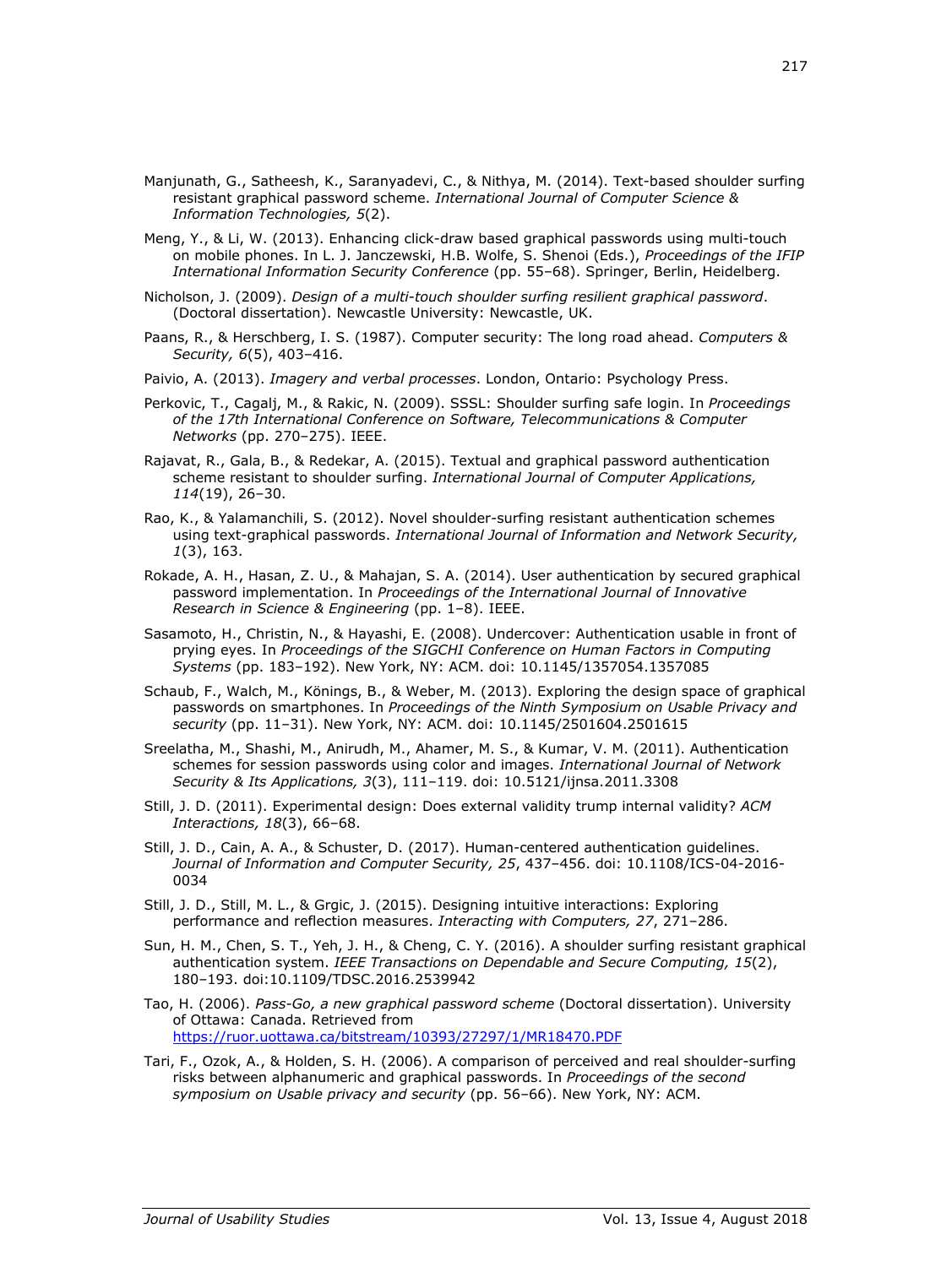- Vachaspati, P. S. V., Chakravarthy, A. S. N., & Avadhani, P. S. (2013). A novel soft computing authentication scheme for textual and graphical passwords. *International Journal of Computer Applications, 71*(10), 42–54.
- Van Oorschot, P. C., & Wan, T. (2009). TwoStep: An authentication method combining text and graphical passwords. In *Proceedings of the International Conference on E-Technologies* (pp. 233–239). Springer, Berlin, Heidleberg. doi: 10.1007/978-3-642-01187-0\_19
- van Eekelen, W. A., van den Elst, J., & Khan, V. J. (2013). Picassopass: A password scheme using a dynamically layered combination of graphical elements. In *Proceedings of the CHI'13 Extended Abstracts on Human Factors in Computing Systems* (pp. 1857–1862) New York, NY: ACM.
- Wash, R., Rader, E., Berman, R., & Wellmer, Z. (2016). Understanding password choices: How frequently entered passwords are re-used across websites. In *Proceeding of the 12th Symposium on Usable Privacy and Security* (pp. 175–188).
- Walters, R. (2014). *Cyber attacks on U.S. companies since November 2014*. The Heritage Foundation. Retrieved from [https://www.heritage.org/cybersecurity/report/cyber-attacks](https://www.heritage.org/cybersecurity/report/cyber-attacks-us-companies-november-2014)[us-companies-november-2014](https://www.heritage.org/cybersecurity/report/cyber-attacks-us-companies-november-2014)
- Wiedenbeck, S., Waters, J., Birget, J. C., Brodskiy, A., & Memon, N. (2005). PassPoints: Design and longitudinal evaluation of a graphical password system. *International journal of humancomputer studies, 63*(1), 102–127.
- Wiedenbeck, S., Waters, J., Sobrado, L., & Birget, J. C. (2006). Design and evaluation of a shoulder-surfing resistant graphical password scheme. In *Proceedings of the working conference on Advanced visual interfaces* (pp. 177–184). New York, NY: ACM. doi: [10.1145/1133265.1133303](https://doi.org/10.1145/1133265.1133303)
- Yakovlev, V. A., & Arkhipov, V. V. (2015). User authentication based on the chess graphical password scheme resistant to shoulder surfing. *Automatic Control and Computer Sciences, 49*(8), 803–812.
- Zakaria, N. H., Griffiths, D., Brostoff, S., & Yan, J. (2011). Shoulder surfing defense for recallbased graphical passwords. In *Proceedings of the Seventh Symposium on Usable Privacy and Security* (Article No. 6). New York, NY: ACM. doi: [10.1145/2078827.2078835](https://doi.org/10.1145/2078827.2078835)
- Zangooei, T., Mansoori, M., & Welch, I. (2012). A hybrid recognition and recall based approach in graphical passwords. In *Proceedings of the 24th Australian Computer-Human Interaction Conference* (pp. 665–673). New York, NY: ACM. doi: [10.1145/2414536.2414637](https://doi.org/10.1145/2414536.2414637)
- Zhao, H., & Li, X. (2007). S3PAS: A scalable shoulder-surfing resistant textual-graphical password authentication scheme. In *Proceedings of the 21st International Conference on Advanced Information Networking and Applications Workshops* (Vol. 2, pp. 467–472). IEEE.
- Zviran, M., & Haga, W. J. (1999). Password security: An empirical study. *Journal of Management Information Systems,15*(4), 161–185.